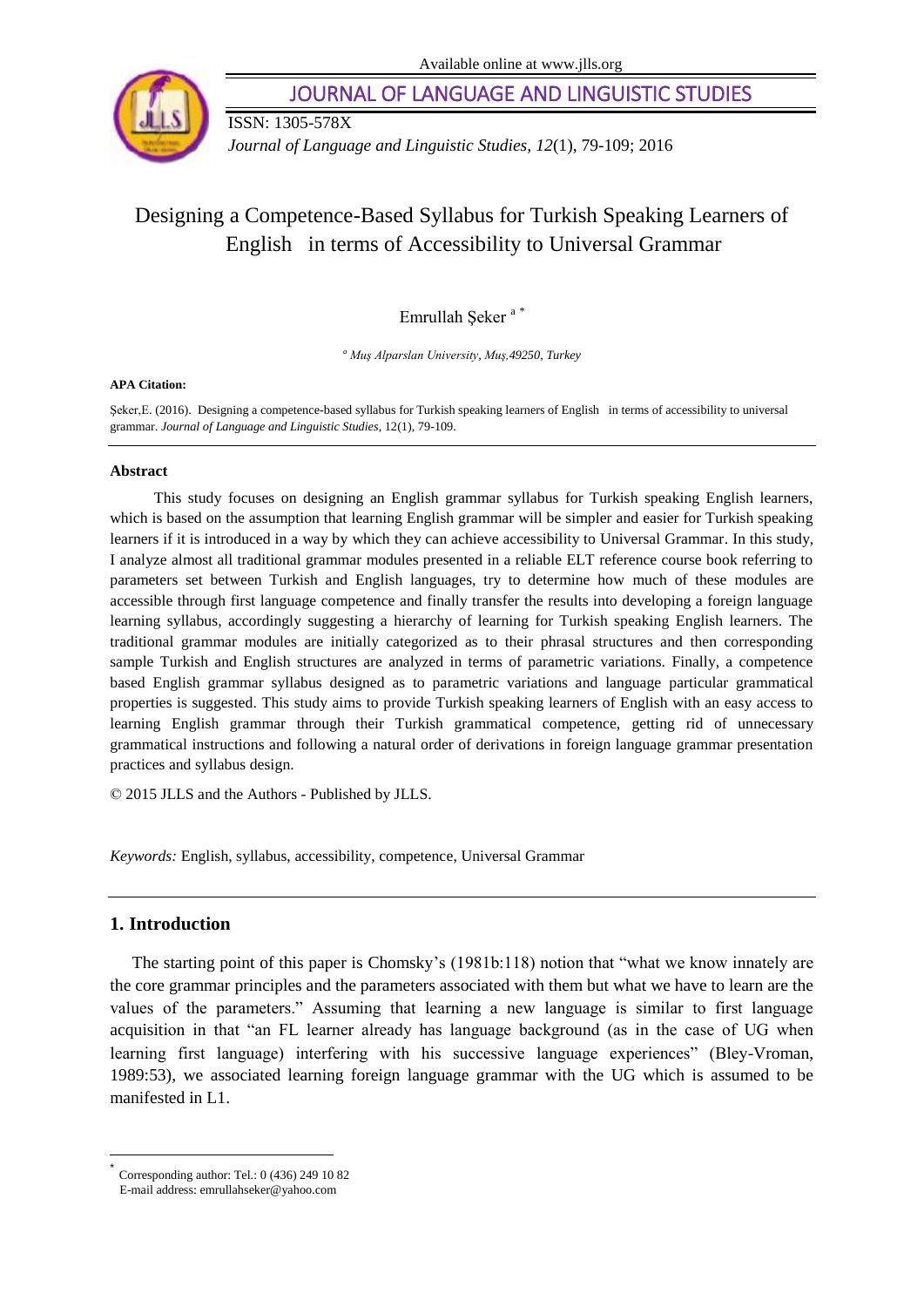These ideas as well as discussions on accessibility to UG during second language acquisition led us to the assumption that the UG concepts such as "principles", "parameters", "grammatical learning" and "lexical learning" defined for first language acquisition can also be viable for learning English as a foreign language.

From the observation that grammar presentations in foreign language teaching practices in Turkey and the order of grammatical contents in the course books based on Communicative Approach regard learning English grammar as an absolute zero process and ignore first language competence, we drew inspiration to analyze traditional grammar modules listed in a reliable syllabus widely followed by Turkish speaking learners in Turkey. During our analyses, we found that the reference text book and its syllabus designed according to Communicative Approach which suggests a natural communicative order of language treat learners as subjects who have never been acquainted with any language before. Since it may be assumed that L1 acquisition is achieved in an order of communicative needs, foreign language learning should also be achieved approximately as it is achieved during L1 acquisition, exposing first the patterns which are communicatively most urgent.

Instead of making use of universal properties suggested to be found in almost all languages and focusing on the binary linguistic differences (i.e. parametric variations in UG terms) between Turkish and English languages, "current grammar presentations giving priority to communicative needs seem to have found the solution in avoiding first language grammatical knowledge during foreign language learning process" (Şeker, 2010). This is particularly problematic when there are parametric variations between the first language and the target language, caused by the structural and historical characteristics of the languages, as in the case of Uralic-Altaic head-last language Turkish and Indo-European head-first language English. Therefore, this paper which aims to design a competence-based syllabus for Turkish speaking learners via getting rid of superfluous explanations and rules for the universal properties and similar parametric values and focusing on setting new parametric values for the binary differences between first language and the target foreign language in grammar presentations. This paper will be an important study in that it reviews and revises traditional grammar modules in current English syllabuses in terms of a certain number of binary grammatical differences between English and Turkish which were already set, justified and warranted by a comprehensive theoretical and methodological study.

The idea of designing a Turkish competence-based syllabus for Turkish speaking learners of English is based on the idea that L2 acquisition differs from L1 acquisition in that there is already available L1 in the mind. That is, L2 learners already know a first language when they start to learn a second language. If the UG is the initial grammatical knowledge state for a new born baby, then what is the initial state of L2 or FL learners? At this point, Schwartz and Sprouse (1996: 40) suggest that "FL acquisition is fundamentally different from F1 acquisition since L1 grammar is the initial state for L2," which contradicts with the idea making up the underlying theory for communicative approach, asserting that "UG is the initial state for L2" (Epstein, Flynn and Martohardjono, 1996:679). Consequently, initial state discussions above led to two different models of language acquisition. The first one proposes that UG becomes language specific grammar over time. UG and L1 are inseparable from each other. According to this view, UG is only fully available until L1 is fully acquired. The other view posits that UG is distinct from the language specific grammar and remains constant over time and is available continuously even in case of L2 learning. In this framework, there are four differing views relating to the availability of UG to Second Language Acquisition (SLA). Johnson (2004:40) and Ellis (2008:453) listed them as the complete access (or direct access) view, no access view, partial access (or indirect access) view and dual access view. In complete access, as supported by Flynn (1987), the essential language evidence in L1 acquisition is also critically involved in L2 acquisition. According to Flynn"s hypothesis, where L1 and L2 have very similar parameter settings,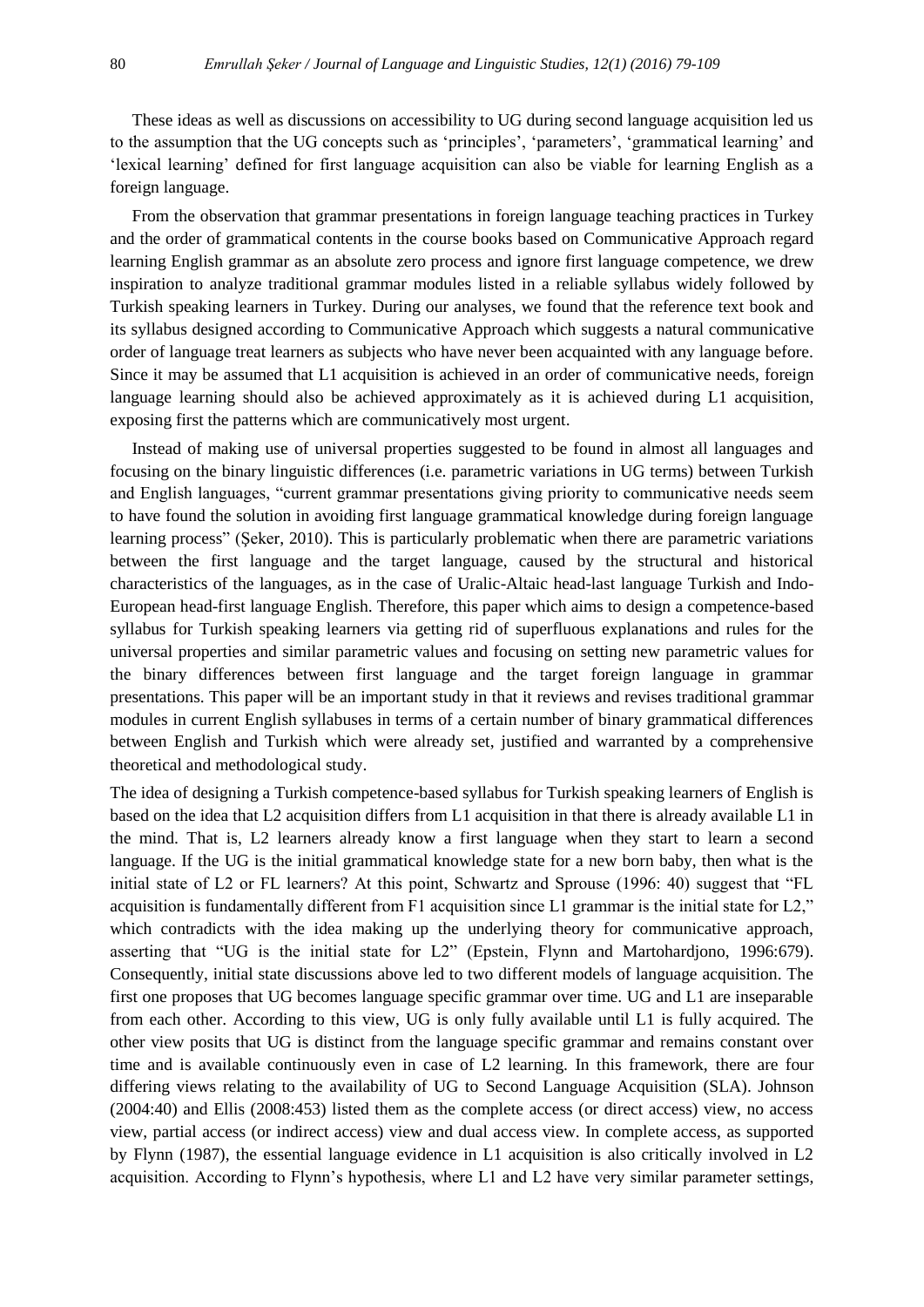the pattern of acquisition of complex structures resembles later stages of L1 acquisition. On the other hand, where the parameter settings differ between the two languages, the pattern of acquisition resembles the early stages of L1 acquisition. Cook (1993) also notes that in direct access paradigm, L2 learners learn exactly the same way as L1 learners; they set values for parameters according to the L2 evidence they encounter without any other influence. If this model worked, L2 competence would be expected to be as good as that of L1. However, as we observe, L2 users rarely reach the same level of competence in their L2 as in their L1. Next, in no access view, supported by theorists such as Bley-Vroman (1989), adult L2 acquisition is very different from L1 acquisition in that adult L2 learners resort to general learning strategies rather than UG to support language acquisition. According to this theorist, "L2 learning varies so considerably across individuals because general learning strategies vary greater from person to person. Adult L2 learners lack access to UG and the function of the UG is replaced with the general cognitive problem-solving mechanism" (Cook and Newson, 1996:295). If this paradigm worked, then a Turkish native speaker and an English native speaker would both feel the same easiness or hardness to learn a third language, like French. In partial access view, however, learners may access to the linguistic principles of UG but not to the full range of parametric variations. Proponents of this view such as White (2003:59) and Schachter (1988:221) assert that learners can access to UG only through the L1. If the L2 values of parameters differ from the L1 settings, according to this view, learners cannot acquire L2 but learn through grammatical explanations involving new parametric setting values. Cook (1993:228) points out that in the indirect access paradigm, "FL learners have access to UG in parallel to how much they know about the L1, but they start with the L1 parameter setting rather than the initial state." Finally, in dual access, as proposed by Felix (1978), adults continue to access UG but they also refer to general problem solving ways as proposed in no access view. As a consequence, in light of these theories, we hypothesize that through a competence based foreign language syllabus, we can achieve complete access to UG where L1 and L2 have very similar parameter settings without resorting to any unnecessary grammatical explanations. However, for the structures where L1 and L2 have different parameter settings, we should resort to cognitive parameter resetting strategies (I mean special teaching techniques such as "substitution", "matching" etc) during foreign language learning. In order to determine where L1 and L2 have very similar parameter settings and where L1 and L2 have different parameter settings we should follow an appropriate and reliable linguistic approach (i.e. Principles and Parameters Theory revised by the MP) to analyzing traditional grammar modules through parameters between any two languages. L1 and L2 relations in terms of accessibility to UG can also be accompanied by "critical period hypothesis" suggesting that UG becomes inaccessible at a certain age and learners increasingly depend on explicit teaching. In other words, L1 but not UG is the initial state during L2 learning in older ages and older learners might have great difficulty in gaining access to the target language's underlying rules from positive input alone.

# *1.1. Research questions*

In this paper, we try to look into the answers for the questions below:

- a. Is the order of English grammar modules in the syllabus analyzed appropriate to Turkish grammatical competence, or the values of first language parameters set particularly for English and Turkish languages in the literature so far?
- b. In what order should the reference grammar modules be introduced?
- c. What criteria should be suggested for selecting and grading grammatical contents?
- d. How much of English linguistic system is accessible to Turkish learners of English?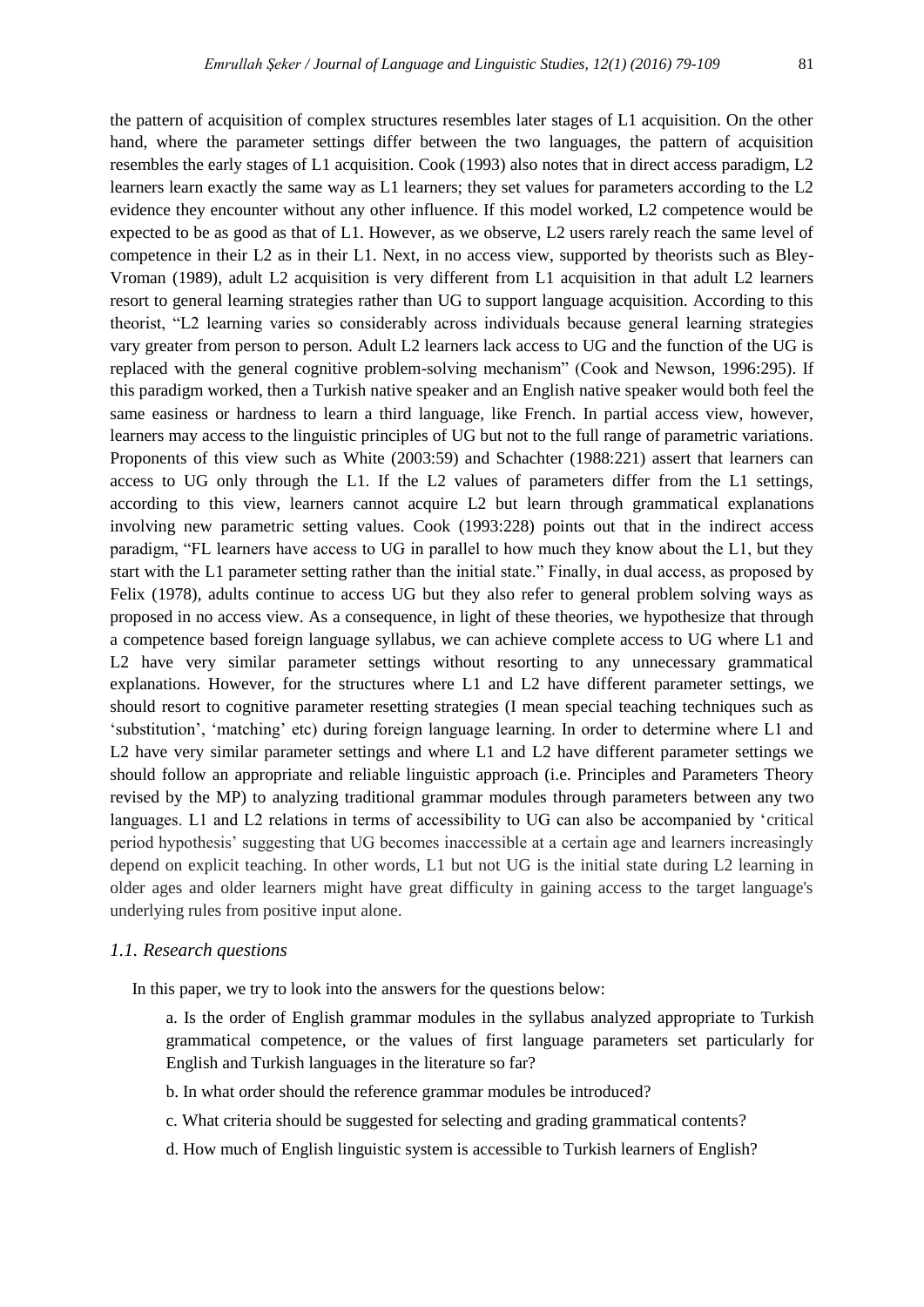e. How much grammatical or lexical learning is expected for a Turkish speaking learner to learn English?

In line with the purpose of the study and the research questions mentioned above, we hypothesize that target language (i.e. English) grammar can be explained in terms of native language (i.e. Turkish) grammatical competence through a limited set of parametric variations set appropriately for two languages within the terms of UG. Therefore, it may also be hypothesized that parametric values to be reset for the target grammar require grammatical learning during foreign language learning process while the rest of the learning process accessible through universal principles and common parameters requires lexical learning. We also hypothesize that that UG is disregarded while foreign language (FL) grammar modules in syllabuses are organized.

# *1.2. Theoretical Background*

The idea of designing a Turkish competence-based syllabus for Turkish speaking learners of English is based on the idea that L2 acquisition differs from L1 acquisition in that there is already available L1 in the mind. That is, L2 learners already know a first language when they start to learn a second language. If the UG is the initial grammatical knowledge state for a new born baby, then what is the initial state of L2 or FL learners? At this point, Schwartz and Sprouse (1996: 40) suggest that "FL acquisition is fundamentally different from F1 acquisition since L1 grammar is the initial state for L2," which contradicts with the idea making up the underlying theory for communicative approach, asserting that "UG is the initial state for L2" (Epstein, Flynn and Martohardjono, 1996:679). Consequently, initial state discussions above led to two different models of language acquisition. The first one proposes that UG becomes language specific grammar over time. UG and L1 are inseparable from each other. According to this view, UG is only fully available until L1 is fully acquired. The other view posits that UG is distinct from the language specific grammar and remains constant over time and is available continuously even in case of L2 learning. In this framework, there are four differing views relating to the availability of UG to Second Language Acquisition (SLA). Johnson (2004:40) and Ellis (2008:453) listed them as the complete access (or direct access) view, no access view, partial access (or indirect access) view and dual access view. In complete access, as supported by Flynn (1987), the essential language evidence in L1 acquisition is also critically involved in L2 acquisition. According to Flynn"s hypothesis, where L1 and L2 have very similar parameter settings, the pattern of acquisition of complex structures resembles later stages of L1 acquisition. On the other hand, where the parameter settings differ between the two languages, the pattern of acquisition resembles the early stages of L1 acquisition. Cook (1993) also notes that in direct access paradigm, L2 learners learn exactly the same way as L1 learners; they set values for parameters according to the L2 evidence they encounter without any other influence. If this model worked, L2 competence would be expected to be as good as that of L1. However, as we observe, L2 users rarely reach the same level of competence in their L2 as in their L1. Next, in no access view, supported by theorists such as Bley-Vroman (1989), adult L2 acquisition is very different from L1 acquisition in that adult L2 learners resort to general learning strategies rather than UG to support language acquisition. According to this theorist, "L2 learning varies so considerably across individuals because general learning strategies vary greater from person to person. Adult L2 learners lack access to UG and the function of the UG is replaced with the general cognitive problem-solving mechanism" (Cook and Newson, 1996:295). If this paradigm worked, then a Turkish native speaker and an English native speaker would both feel the same easiness or hardness to learn a third language, like French. In partial access view, however, learners may access to the linguistic principles of UG but not to the full range of parametric variations. Proponents of this view such as White (2003:59) and Schachter (1988:221) assert that learners can access to UG only through the L1. If the L2 values of parameters differ from the L1 settings,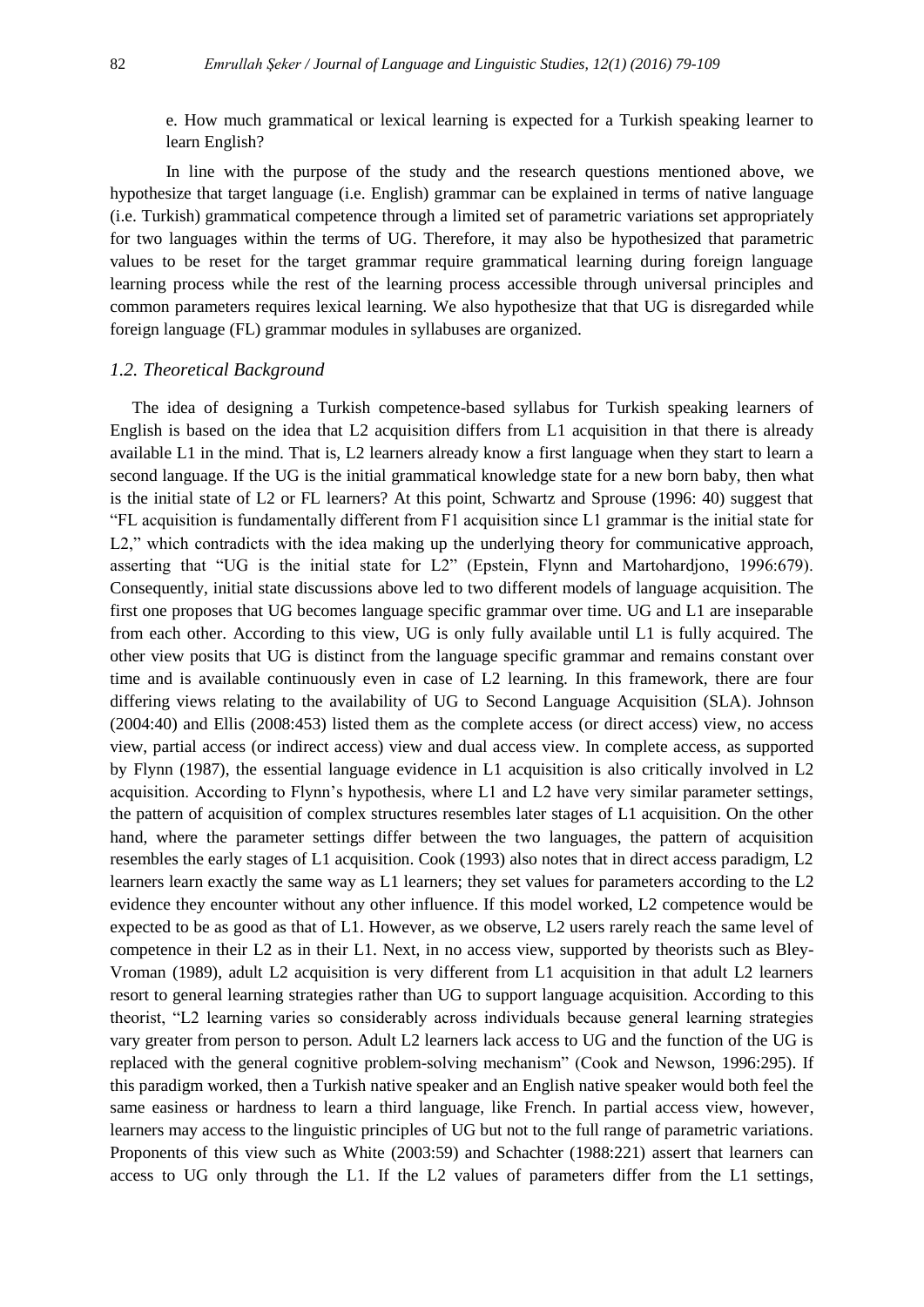according to this view, learners cannot acquire L2 but learn through grammatical explanations involving new parametric setting values. Cook (1993:228) points out that in the indirect access paradigm, "FL learners have access to UG in parallel to how much they know about the L1, but they start with the L1 parameter setting rather than the initial state." Finally, in dual access, as proposed by Felix (1978), adults continue to access UG but they also refer to general problem solving ways as proposed in no access view. As a consequence, in light of these theories, we hypothesize that through a competence based foreign language syllabus, we can achieve complete access to UG where L1 and L2 have very similar parameter settings without resorting to any unnecessary grammatical explanations. However, for the structures where L1 and L2 have different parameter settings, we should resort to cognitive parameter resetting strategies (I mean special teaching techniques such as "substitution", "matching" etc) during foreign language learning. In order to determine where L1 and L2 have very similar parameter settings and where L1 and L2 have different parameter settings we should follow an appropriate and reliable linguistic approach (i.e. Principles and Parameters Theory revised by the MP) to analyzing traditional grammar modules through parameters between any two languages. L1 and L2 relations in terms of accessibility to UG can also be accompanied by 'critical period hypothesis" suggesting that UG becomes inaccessible at a certain age and learners increasingly depend on explicit teaching. In other words, L1 but not UG is the initial state during L2 learning in older ages and older learners might have great difficulty in gaining access to the target language's underlying rules from positive input alone.

# *1.2.1. Hierarchy of Learning*

Today, target grammar presented in school textbooks involves either unnecessary explicit sets of rules or descriptions for the target structures which are easily accessible through first language competence, or implicit communicative activities for the structures which are inaccessible in terms of the learner"s "competence" and indeed inappropriate "hierarchy of learning". Thus, getting rid of those redundant applications may be expected to make foreign language learning easier to access. Furthermore, identifying what is to be "lexically learned" and what is to be "taught", we will be able to set a grammar syllabus appropriate for Turkish speaking English learners, giving priority to the introduction of the structures derived by language universals, or universal principles, and rising awareness for language particular parameters and grammatical features requiring "grammatical learning" and avoiding unnecessary grammatical explanations for the universal properties which are already accessible, regarding the rest as "lexical learning". Because "Chomsky"s theory of UG is the best theory of grammar currently available since it achieves both descriptive and explanatory adequacy (Ellis, 2008:427)," I think that it is a fundamental linguistic theory which must be taken into consideration more delicately in language learning. Formulated by Chomsky, these theories classify the components of languages as "language universals" which posit principles of grammar shared by all natural languages as an innate ability of human beings and "language particulars", ignoring the former and extracting them from what is known as the "grammar of a specific language". Therefore, also because the theory of "Principles and Parameters" under UG offers a universal syllabus for natural languages and suggest common principles so as to represent languages in universal terms, in this study, I refer to the similar and different parametric values set for parametric variations between English and Turkish languages in terms of "hierarchy of learning". In terms of another theory of order suggested by Cook (2001:14), the order of acquisition is referred as "natural order of difficulty". According to this idea, Cook comments that order of acquisition cannot merely be attributed to the relative difficulty of structures, stating that "it cannot certainly be suggested that easy structures are learnt first and more difficult ones are later" (Cook, 2001:15). However, the notion of difficulty in our study is related to the new parametric values different from those values in first language knowledge.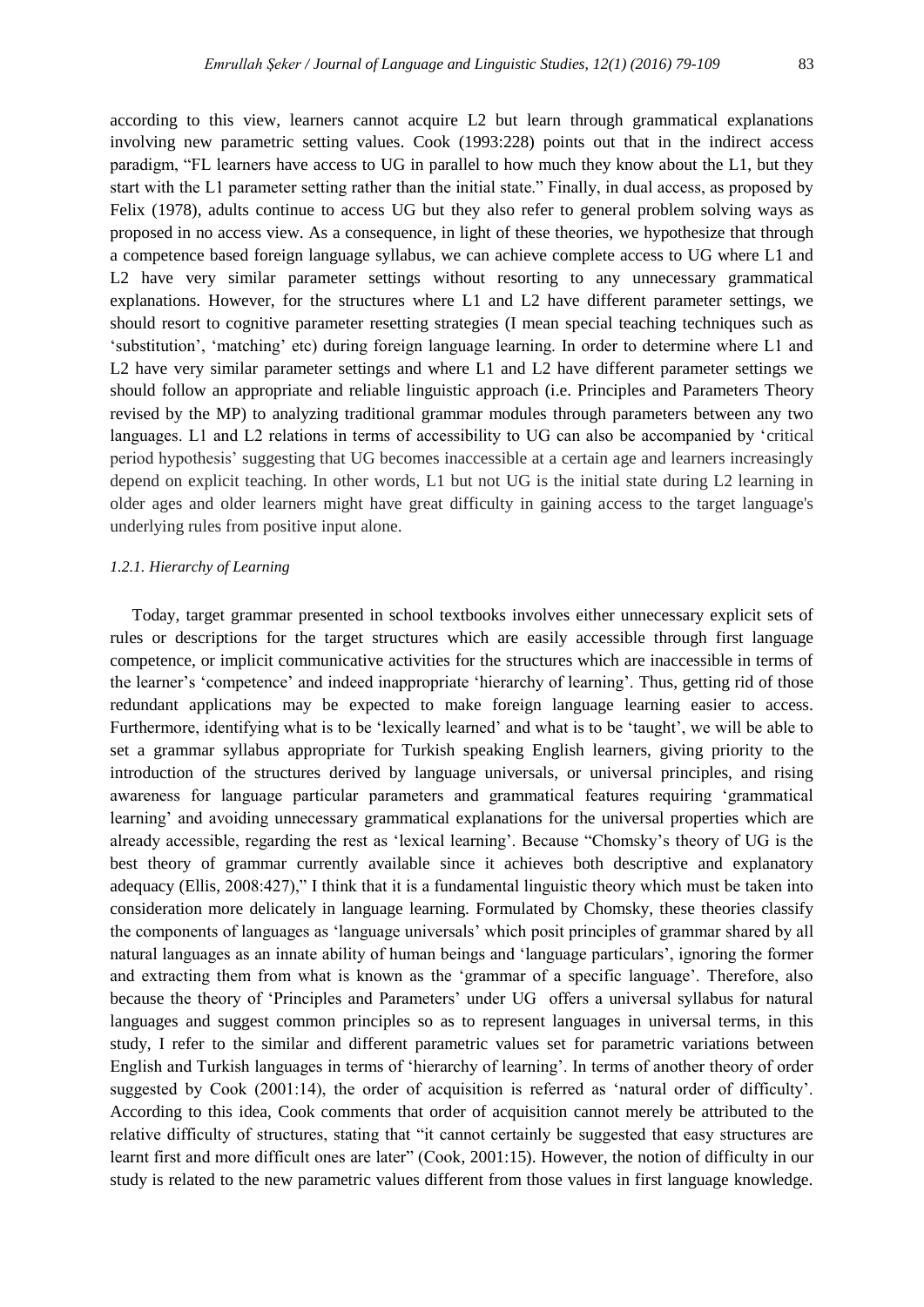The criterion of difficulty depends on how much of a piece of new language contains new parametric values different from those of competence. In another theory on hierarchy of learning, Keenan (1972:445) relates the theory of "markedness" within L2 research to the accessibility hierarchy, which posits a hierarchy of learning from most accessible, common and easy rules to those less accessible, rarely seen and more difficult rules between TL and L1. Within this theory, while "unmarked" aspects of grammar are directly related to Universal Grammar and form the core, "marked" aspects are less directly related to Universal Grammar. That is, 'markedness' reflects the degree to which something is related to Universal Grammar and consequently the degree to which it is learnable by the child through his/her grammatical competence. In other words, a child prefers to learn "unmarked knowledge", or a universal principle, rather than "marked knowledge", or a language particular parameter as also claimed by Cook (1985:9). Eckmann (1977:325), in this context, suggested that FL learners should find those aspects of the L2 that are more marked in terms of accessibility the most difficult. Another SLA theory is Krashen (1987:12)"s Natural Order Hypothesis which suggests that the acquisition of grammatical structures follows a predictable order. According to this theory, "some structures in a language are acquired before others, independent of the learners' age, L1 background and conditions of exposure." Krashen (1987:14) also adds that "the natural order hypothesis does not suggest a language syllabus based on the acquisition order." Indeed, he objects to any grammatical sequencing during language acquisition. The notion of order is also studied as "order of acquisition of morphemes" by Larsen-Freeman (1975), as listed below:

- 1. –*ing*
- 2. *copula*
- 3. *articles*
- 4. *auxiliary*
- 5. *short plural*
- 6. *regular past*
- 7. *third person singular*
- 8. *irregular past*
- 9. *long plural*
- 10. *possessive*

 In the order listed above, Larsen-Freeman (1975) tries to describe the order of grammatical morpheme acquisition for learners of English in a natural setting without referring to their L1 acquisition. According to another theory of the grammatical order of language acquisition, or the hierarchy of difficulty, on the other hand, any language practitioner might need to rank any piece of target language as to its relative difficulty level, which posits that "under differentiation" and "over differentiation' are two levels of problems with learning foreign grammar (Brown, 2000:209). Accordingly, "under differentiation" means the absence of any native language structure in the target language*.* To illustrate, the morphological present tense affix *–Ar* is a suffix used for all persons in Turkish, while, in English, its counterpart *-s* appears as a suffix used only for the third person singular but for the other persons. "Over differentiation", in contrast, is described as the absence of any target language structure in the native language*.* For example, the definite and indefinite articles do not exist in Turkish, but necessarily occur in English. Via these distinctions, a language practitioner is expected to determine the relative difficulty level of a certain foreign language structure. Consequently, in this study, theories such as initial state, accessibility, markedness, over and under differentiation are referred and considered as criteria for reorganizing grammar modules analyzed through parametric variations to design a new competence based English syllabus for Turkish speaking learners.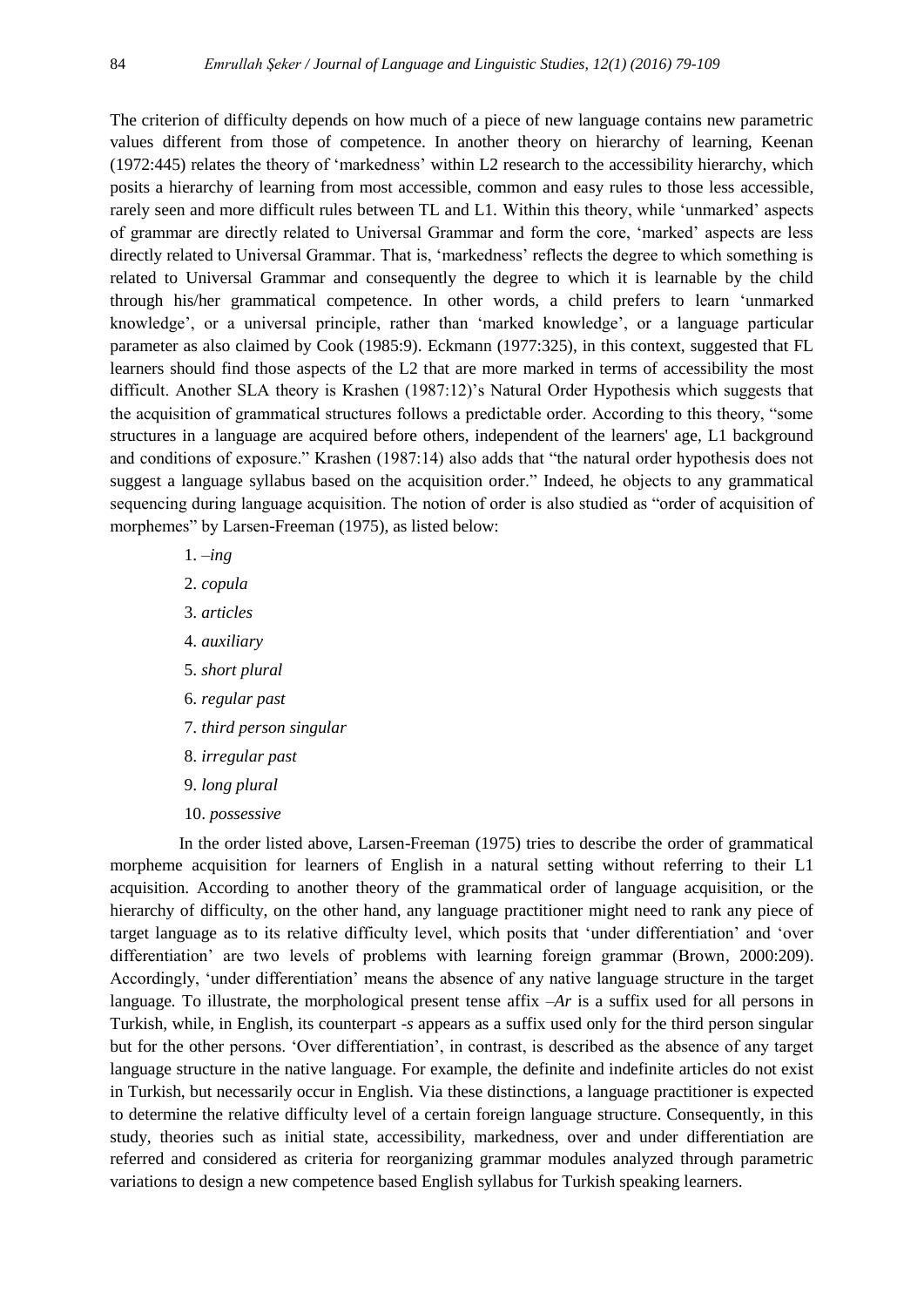Presentation of grammatical contents in current syllabuses begins from what is to be taught later or last (e.g. the structure 'what is your name?' includes 'wh-movement' and 'auxiliary movement', all of which are resulted from parametric variations between English and Turkish) and delays what is to be taught earlier or first (e.g. noun phrases with modifiers such as adjectives, past tense with affirmative regular verbs or wh-questions in situ, all of which are accessible through Turkish L1 competence). To illustrate, the English question *what happened?* is more accessible than the question *how are you?* for a native Turkish speaker to produce, since the former"s Turkish counterpart *ne oldu?* is composed of the same number and kind of constituents (i.e. an interrogative pronoun *ne/what* and a verb *olmak / happen*) having the same syntactical derivation (i.e. it starts with *ne / what* and followed by *oldu / happened*) and having the same kind and number of morphological markers attached by functional categories (i.e. the past tense affix *-du/ -ed)* as in English. On the other hand, the latter"s Turkish counterpart *nasılsın?* is composed of one lexical item (i.e. *nasılsın*) containing a morpheme (i.e. the present 2SgP affix *-sın*), whereas there are three lexical constituents (i.e. the question word *how*, the auxiliary *are,* inflected for present tense and the 2SgP pronoun you), but no any morphological units. In addition, in terms of parametric variations between English and Turkish, while the derivation of *how are you?* requires 'wh-movement' and 'auxiliary movement' resulted from parameters in English, the construction of *what happened?* requires no new grammatical knowledge for a Turkish speaking learner of English but common parameters such as "specifier-first" and universal principles such as the category of "tense" in both languages. However, in almost all English course books in Turkey (as in our grammar reference book New English File by Oxenden and Latham-Koenig, 2009), the derivation *how are you?* is presented in the first lesson, while the syntactical derivation *what happened?* is relatively delayed, considering the pragmatic communicative purposes, but neglecting grammatical competence. Chomsky (1981a:9) comments on this issue and states:

*We would expect the order of acquisition of structures in language acquisition to reflect the structure of markedness in some respects, but there are many complicating factors; e.g. processes of maturation may be such as to permit certain unmarked structures to be manifested only relatively late in language acquisition, frequency effects may intervene, etc.* 

That is, more frequently used structures resulted from communicative needs may be granted prior rank although they are of marked features as in the case of aforementioned questions *what happened/ ne oldu?* and h*ow are you/ nasılsın?* which are of different values in terms of markedness for a Turkish speaking English learner to produce. Factors such as frequency in use and communicational priorities make language practitioners or text books advance them in initial units. However, theories such as markedness, initial state and accessibility discussions (Schwartz and Sprouse, 1996; Hawkins and Chan, 1997) which have been reported in favour of L1 (Cummins, J., Swain M., Nakajima, K., Handscombe, J., Green D., and Tran, C., 1984; Can, 2000; Rasier and Hiligsmann, 2007; Eng and Muftah, 2011), and a good amount of research on "L1 transfer during L2 learning" carried out by several researchers for different languages so far (Ellidokuzoğlu, 1994 on Turkish and Russian; Bulut, 1996 on Turkish and English; Erk-Emeksiz, 2001 on Turkish and English; Nicol and Greth, 2003 on English and Spanish, Kara, 2010 on Azerbaijani, English and Turkish) have shown that L1 competence has an undeniable effect on L2 learning, which led us to suggest that a competence based syllabus will yield better results at least for adult learners in learning L2 than an arbitrary syllabus based on communicative needs.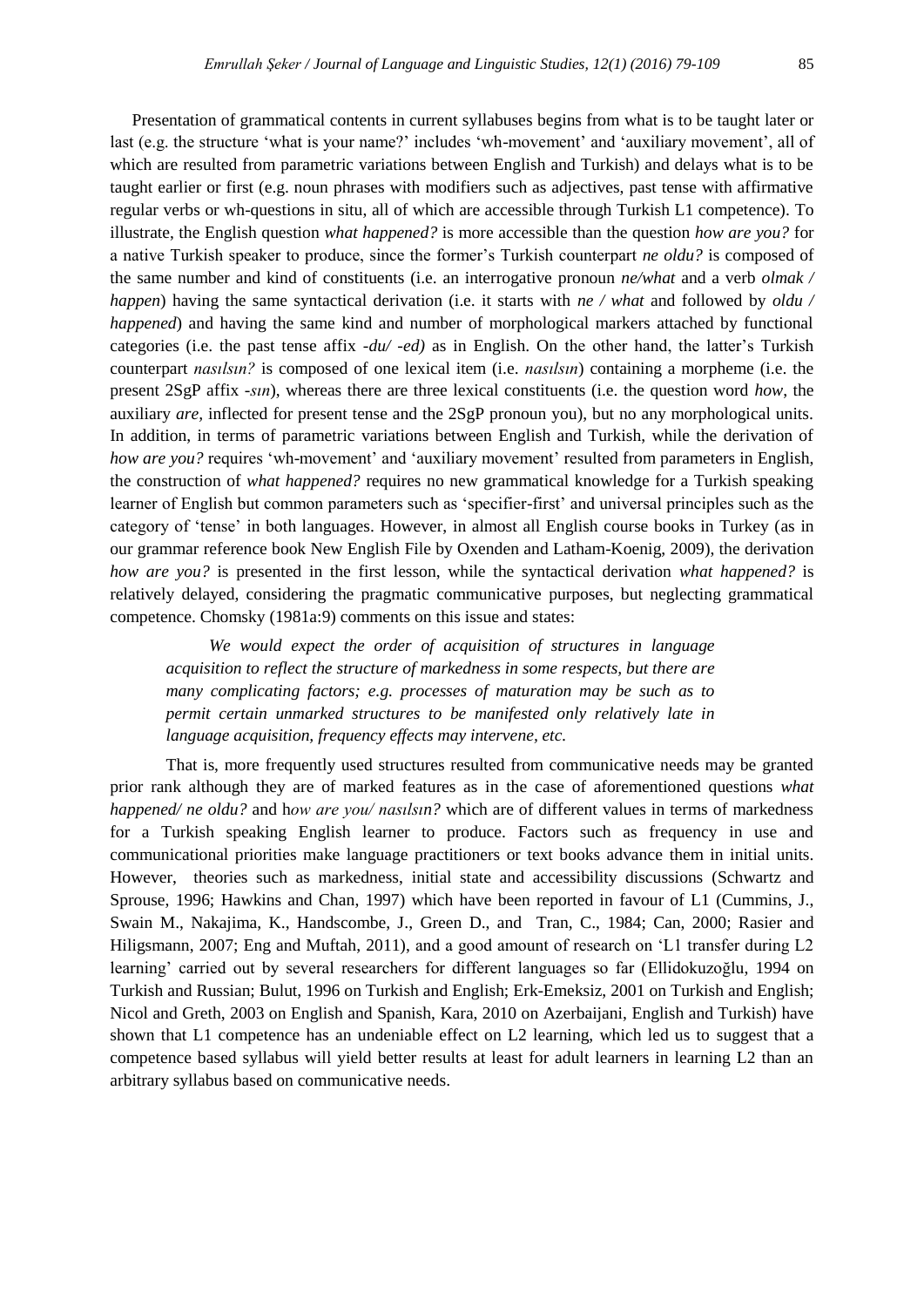# **2. Article structure**

### *2.1. Subdivision - numbered sections*

The paper is organized as follows: Section 1 is the introduction part of the study where we lay out the problem and main lines of the study. In this part, we explain the role of first language in access to UG, which establishes the theoretical framework of the study, presenting ideas on "accessibility" and 'initial state' discussions. Here, we also present ideas such as 'markedness', 'differentiation' and "natural order hypothesis" on hierarchy of difficulty in language learning. Section 2 is the methodology part of the study which describes the research methods and techniques used to analyze the order of traditional grammar modules in a formal widely used English lesson syllabus followed by Turkish educational institutions. In this section, the reference grammar modules are analyzed in terms of their derivational properties in order to identify universal grammar modules common for all natural languages. Phrasal structures corresponding to these sample derivations for each reference grammar module are identified. The traditional grammar modules are listed in tables with their reference orders and related phrase structure modules. Section 3 is the part presenting results obtained during the study, including 9 parameters set for English and Turkish languages according to which we classify and describe sampling bilingual structures given for traditional grammar modules. Section 4 is the discussion part which relates parametric variations to the concepts of grammatical and lexical learning. In this section, we also lay out the extent of accessibility to UG through Turkish grammatical competence for learners of English. Furthermore, section 5 is the conclusion part of the study which elaborates an alternative Turkish competence based syllabus for Turkish speaking learners of English in which traditional grammar modules are ordered in a bottom-up phrase derivation order, granting a prior rank to structures lacking parametric variations, thus requiring only lexical learning but delaying structures requiring grammatical learning of parametric variations.

# **3. Method**

l

In order to prove our assertion above and suggest a competence-based English syllabus for Turkish speaking English learners instead, we used qualitative and descriptive research tools. Content analysis, classification, exemplification, sample sentence analyses and translation are applied as data collection techniques.

## *3.1. Data Collection and Sampling*

We analyzed one of the widely used and most respected English course book sets in Turkey and criticized it in terms of 9 parametric variations set particularly for English and Turkish languages by Şeker (2015a) through the solutions suggested by the Minimalist Program. Therefore, we preferred a "purposive, or theoretical, sampling" method which is "used for limited events or processes" in the study (Dörnyei, 2007:126). We administered "criterion sampling" strategy by "referring to some specific predetermined criteria" of foreign language reference levels in sampling derivations and their structures to be analyzed (Dörnyei, 2007:128). In accordance with the sampling plan of the study, grammar modules and sampling derivations were limited to the A.1-B.2 reference levels identified by the 'Common European Framework of Reference for Languages' (CEFR),<sup>†</sup> a framework of target skills and grammatical and lexical knowledge of language describing levels of competence and performance (i.e. A1-beginner, A2-elementary, B1-pre-intermediate, B2-intermediate, C1-upperintermediate, C2-advanced) in FL. Among these reference levels, what particularly interests us are A1-

<sup>†</sup> *Common European Framework of Reference for Languages: learning, teaching, assessment*, Cambridge University Press, Cambridge, 2002.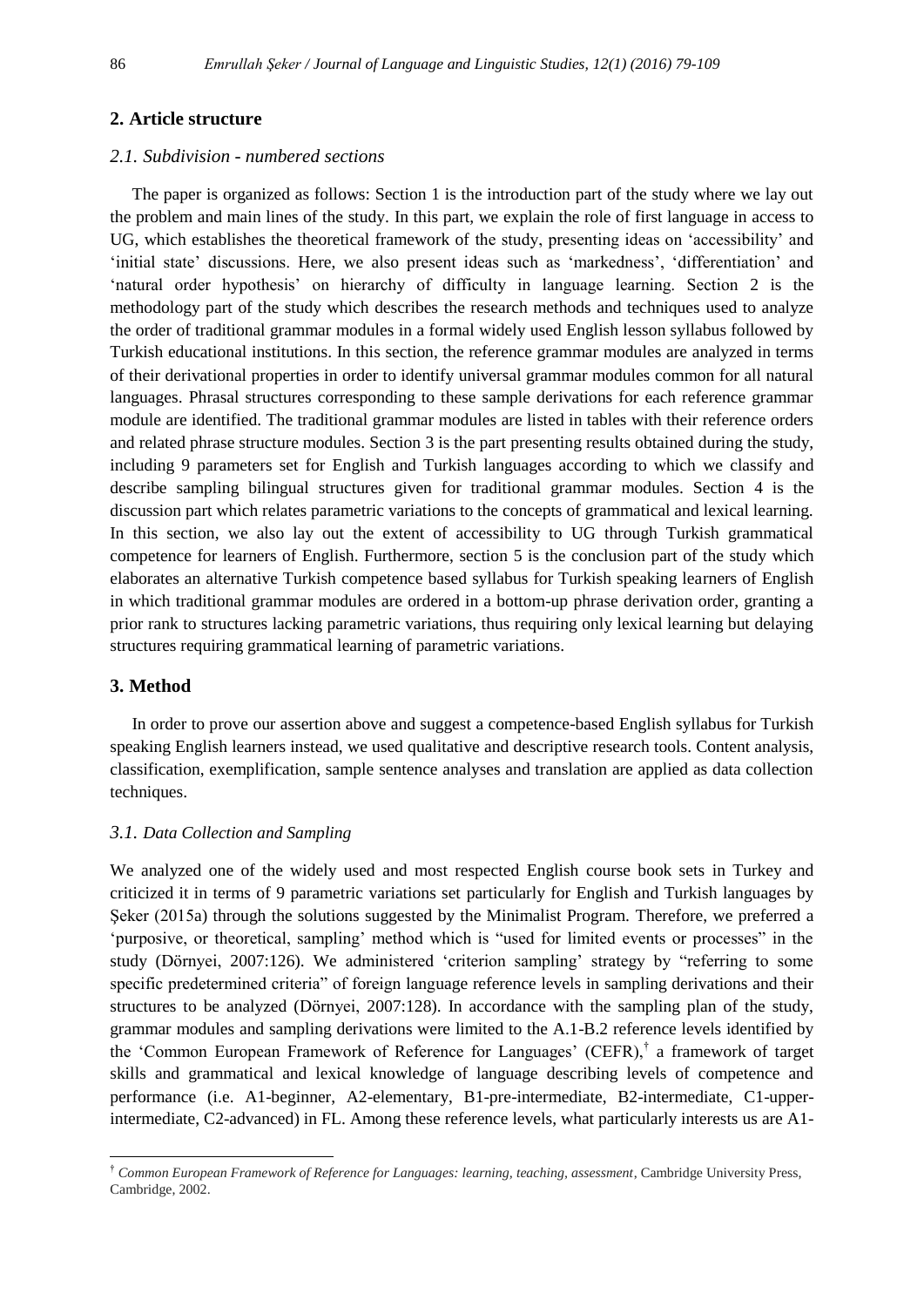B2 reference levels since they are the early stages of foreign language acquisition during which Turkish speaking learners of English are exposed to new linguistic knowledge they have never used before as also seen in the frequencies of L1 transfer during L2 learning experiences. However, since CEFR is not a curriculum or a syllabus which involves the subjects to be taught in a scheduled period of time, we resorted to New English File as a reference data source, not only because it is one of the most respected English course book sets in Turkey, but also because it is prepared in line with the CEFR level standards and organizes the traditional grammar modules accordingly. Thus, we could identify the underlying syntactical derivations required to achieve these performance levels in terms of grammar modules. This set of books is a reliable CEFR based English set for young adult and adult learners of English currently instructed in the preparation classes of certain universities in Turkey. The study covers the grammar modules of the syllabus of "New English File Beginner" (Oxenden and Latham-Koenig, 2009), "New English File Elementary" (Oxenden and Latham-Koenig, 2012), "New English File Pre-Intermediate" (Oxenden and Latham-Koenig, 2012) and "New English File Intermediate" (Oxenden and Latham-Koenig, 2013) series. Initially, the syllabus of the CEFR based "New English File" course book set was classified for each competency level (i.e. A1-beginner, A2 elementary, B1-preintermediate and B2-intermediate). Target grammar modules referred in this study are given in a syllabus with their reference orders in front pages of each book. These modules are listed as "Reference Grammar Modules" in accordance with their original orders in reference grammar books described above. The resulting 66 traditional grammar modules to be analyzed in this study were heavily based on the A1, A2 and B1 level of contents with relatively few topics selected from B2 contents since most of them were revision of the previous books or units. The grammar modules of the study were determined in terms of English grammar since English language is regarded as the target derivational linguistic knowledge in this study. Then, sampling phrasal or clausal derivations for each of these grammar modules with different competency levels were purposively chosen particularly among the topics or thematic sentences introduced as a first time exposition structure at the beginning of the thematic units in the books, as shown in Table 1 below:

| Table 1. Identifying Sample Structures for Reference Grammar Modules* |  |
|-----------------------------------------------------------------------|--|
|-----------------------------------------------------------------------|--|

| Order | <b>Reference Grammar Modules</b> | <b>Sample Derivations</b>                             |
|-------|----------------------------------|-------------------------------------------------------|
|       | Verb be with Subject Pronouns    | he 's, she 's, it 's, $I'm$ a student, we 're at home |

\*This list of analyses was applied to each of 66 traditional grammar modules in the reference grammar books. However, they are not shown here in order to save space and avoid unnecessary repetition.

Then, the reference grammar modules were analyzed in terms of their derivational properties in order to identify universal grammar modules common for all natural languages. Based on Şeker (2015), phrasal structures corresponding to these sample derivations for each reference grammar module (i.e. -NP for noun phrase, nP for light noun phrase, DP for determiner phrase, AP for adjective phrase, ADVP for adverb phrase, PP for adposition phrase, VP for verb phrase, vP for light verb phrase, ADVP for adverb phrase, PP for adposition phrase, VP for verb phrase, vP for light verb phrase, PASSP for passivization phrase, NegP for negation phrase, AspP for aspect phrase, NomP for nominalizer phrase, TP for tense phrase and CP for complementiser phrase) were identified. The reference grammar modules and their corresponding phrasal structures identified for A1 and A2 levels are listed in Table 2 and successively in Table 3 below. Accordingly, total 21 A1 and 18 A2 levels of reference grammar modules were analyzed and then listed as shown below: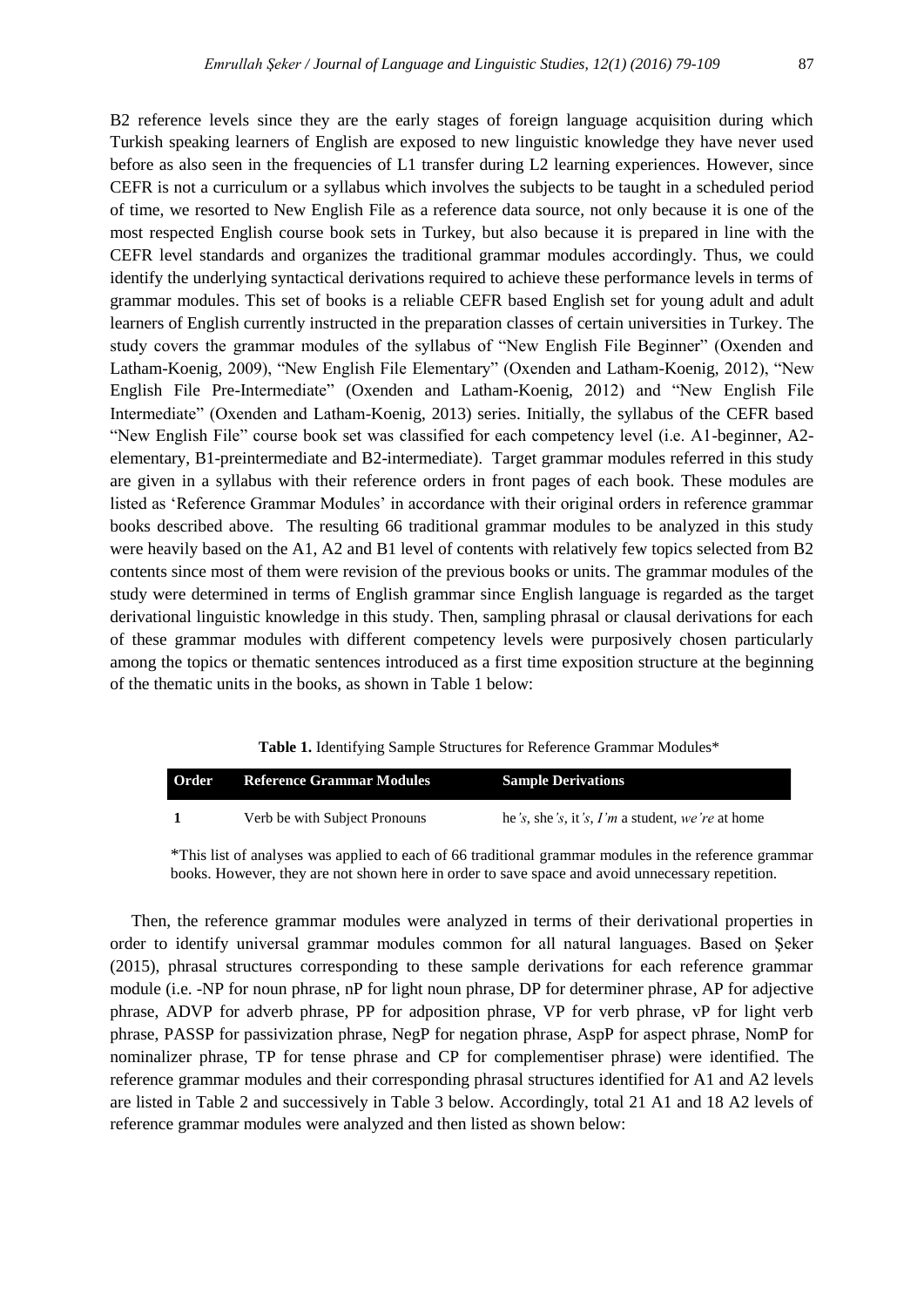| Order        | <b>Reference Grammar Modules</b>  | <b>Phrasal Structures</b> |
|--------------|-----------------------------------|---------------------------|
| 1            | Verb be with Subject Pronouns     | TP                        |
| $\mathbf{2}$ | Verb be: Affirmative and negative | NEGP, TP                  |
| 3            | Singular and plural nouns         | NP, DP                    |
| 4            | Articles                          | DP                        |
| 5            | Possessive adjectives             | nP, DP                    |
| 6            | Possessive $-s$                   | nP, DP                    |
| 7            | Adjectives                        | NP                        |
| 8            | Present simple: 1/2SgP, 1/2PlP    | TP                        |
| 9            | Present simple (Interrogative)    | CP                        |
| 10           | 3SgP Present                      | TP                        |
| 11           | Present simple (Negative)         | NEGP, TP                  |
| 12           | Adverbs of frequency              | <b>VP</b>                 |
| 13           | Word order in questions           | CP                        |
| 14           | Can and can't                     | <b>TP</b>                 |
| 15           | Past Simple: be                   | <b>TP</b>                 |
| 16           | Past simple: irregular            | TP                        |
| 17           | Past simple regular verbs         | <b>TP</b>                 |
| 18           | There is/ there are               | TP                        |
| 19           | Object pronouns                   | VP. PP                    |
| 20           | like $+ \dots -$ ing              | NomP                      |
| 21           | be going to (plans/ predictions)  | AspP, TP                  |

**Table 2.** Corresponding Phrasal Structures for A1 Level of Grammar Modules

**Table 3.** Corresponding Phrasal Structures for A2 Level of Grammar Modules

| Order        | <b>Reference Grammar Modules</b> | <b>Phrasal Structures</b> |
|--------------|----------------------------------|---------------------------|
| 1            | Demonstrators                    | NP                        |
| $\mathbf{2}$ | Imperatives                      | <b>VP</b>                 |
| 3            | Let's                            | VP, vP                    |
| 4            | Word order in questions          | CP                        |
| 5            | Prepositions of time             | PP                        |
| 6            | Prepositions of place            | PP                        |
| 7            | Verb phrases                     | <b>VP</b>                 |
| 8            | Present continuous               | AspP, TP                  |
| 9            | Present simple or continuous?    | AspP, TP                  |
| 10           | Be or do?                        | AspP, TP                  |
| 11           | Count /Non-count nouns           | NP                        |
| 12           | Quantifiers                      | NP                        |
| 13           | Comparative adjectives           | NP, AP, ADVP              |
| 14           | Superlative adjectives           | NP, AP, ADVP              |
| 15           | Adverbs (manner and modifiers)   | VP, ADVP                  |
| 16           | Verbs $+$ to $+$ infinitives     | TP, VP                    |
| 17           | Present perfect                  | AspP, TP                  |
| 18           | Present perfect or past simple?  | AspP, TP                  |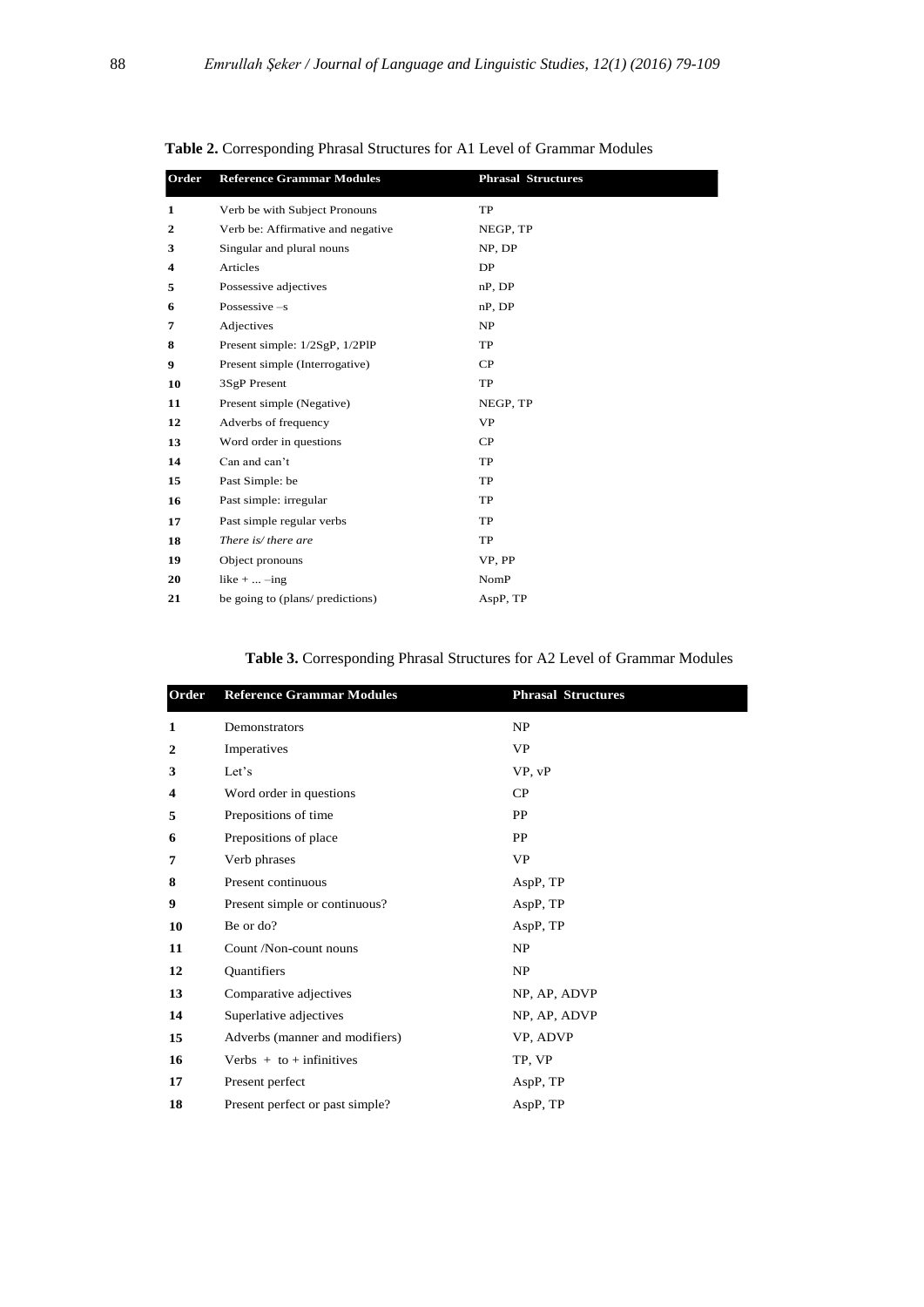As seen from the tables above, most of the grammar modules are common between A1 and A2 levels for the sake of revision. Accordingly, total 23 B1 and 4 B2 levels of grammatical contents are listed in Table 4 and Table 5 below:

| Order          | <b>Reference Grammar Modules</b>                | <b>Phrasal Structures</b> |
|----------------|-------------------------------------------------|---------------------------|
| 1              | Past continuous                                 | AspP, TP                  |
| $\overline{2}$ | Present continuous (fut. arrangements)          | AspP, TP                  |
| 3              | Relative clauses                                | CP                        |
| 4              | yet, just, already with Perfect tenses          | VP, TP                    |
| 5              | Indefinite pronouns                             | <b>PRN</b>                |
| 6              | Superlatives $($ + ever + pre. perfect)         | TP, CP                    |
| 7              | Quantifiers: too, enough                        | NP, ADVP                  |
| 8              | Simple Future (Predictions)                     | TP                        |
| 9              | Simple Future (Neg. & Que.)                     | NegP, CP                  |
| 10             | Infinitives $(to + V)$                          | TP                        |
| 11             | Gerund (verbs $+V$ -ing)                        | <b>NomP</b>               |
| 12             | Necessity, lack of necessity                    | TP                        |
| 13             | Advisability                                    | TP                        |
| 14             | 1 <sup>st</sup> Conditional                     | TP, CP                    |
| 15             | 2 <sup>nd</sup> Conditional                     | TP, CP                    |
| 16             | for and since                                   | PP                        |
| 17             | Passive                                         | PASSP, TP                 |
| 18             | Past habitual                                   | TP                        |
| 19             | Uncertainty                                     | TP                        |
| 20             | Prepositions of movement (Two place predicates) | PP, VP, vP                |
| 21             | Past perfect                                    | AspP, TP                  |
| 22             | Reported speech (Declarative)                   | CP                        |
| 23             | <b>Ouestions without auxiliaries</b>            | TP                        |

**Table 4.** Corresponding Phrasal Structures for B1 Level of Grammar Modules

**Table 5.** Corresponding Phrasal Structures for B2 Level of Grammar Modules

| <b>Reference Grammar Modules</b>  | <b>Phrasal Structures</b> |
|-----------------------------------|---------------------------|
| <b>Present Perfect Continuous</b> | AspP, TP                  |
| Modals of deduction               | TP                        |
| Reported speech (questions)       | C <sub>P</sub>            |
| <b>Third Conditional</b>          | TP, CP                    |
|                                   |                           |

 In the tables above, it can be easily observed that many of the reference grammar modules are derived by different bottom-up phrasal structures which may require several parametric variations for a single derivation, which contradicts with the well-known pedagogical discipline of teaching one thing at a time (e.g. a derivation in A1 level grammatical module "Verb be: negative" like "isn"t" is- in a bottom-up fashion- derived by NegP and TP). The phrasal modules are arbitrarily ordered since communicative needs rather than first language competence are given priority in designing foreign language syllabus, which is one of the issues which we criticize in this study. It is also understood from the tables above that although some complex phrasal derivations range in the earlier stages of foreign language teaching syllabus, others with simpler phrasal structures may range later (e.g. "Count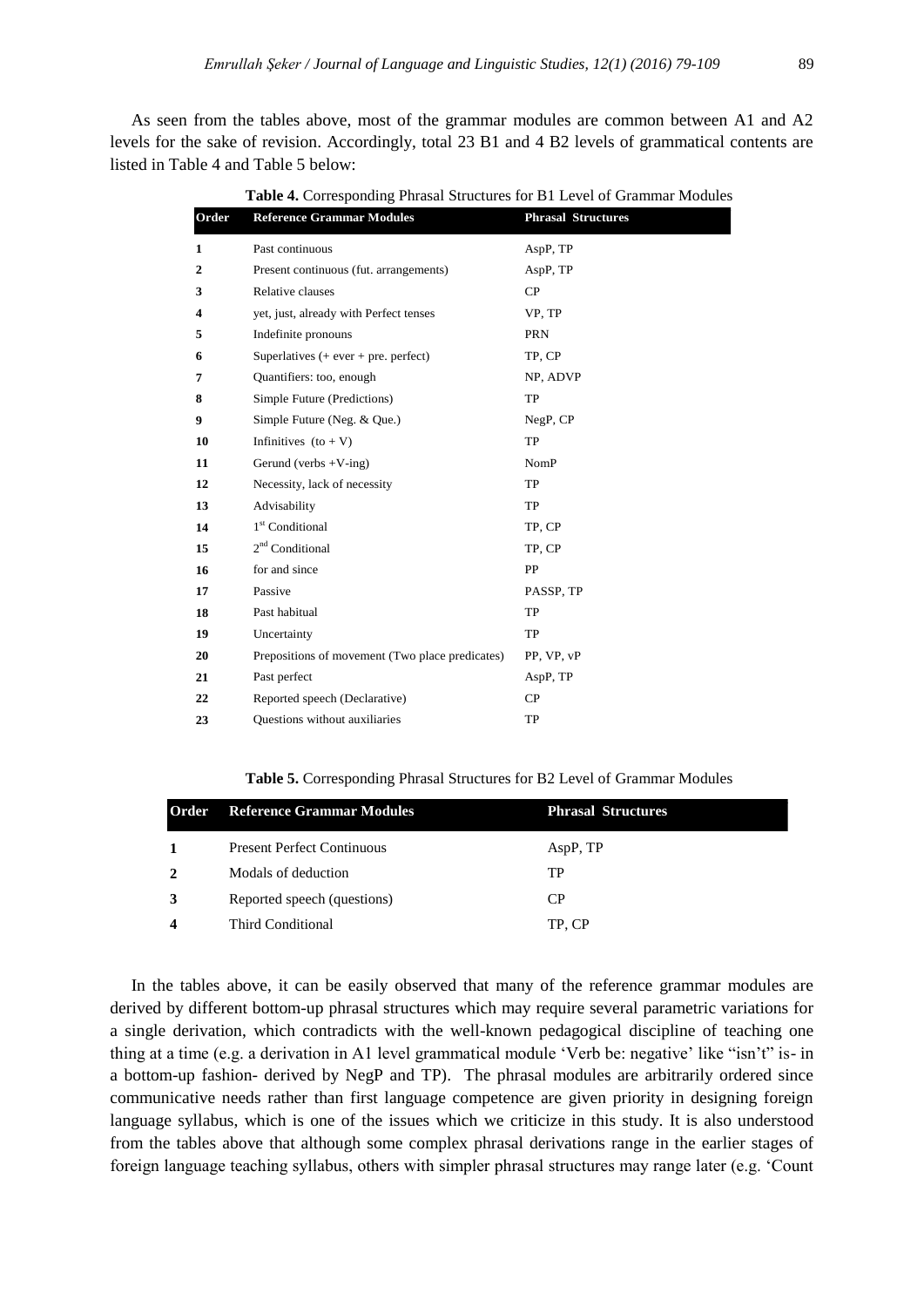and non-count nouns" or "Quantifiers" requiring only NP phrase structure range A2-11/12, while "Verb be: negative' requiring NegP and TP phrase structure ranges A1-8.

 Target English derivations for each reference grammar module were then corresponded with their translated Turkish counterparts in order to find out available Turkish grammatical knowledge (i.e. competence). Turkish translations of target English derivations were listed as "Corresponding Turkish Derivations". In addition, English reference grammar modules were identified and listed with their reference orders (Ref. Order) which corresponds to their original unit (i.e. U1) and lesson orders (e.g. U1-A) in "New English File" series, as shown in Table 6 below:

|  |  | Table 6. Corresponding Turkish Derivations for Traditional Grammar Modules* |
|--|--|-----------------------------------------------------------------------------|
|--|--|-----------------------------------------------------------------------------|

| Ref.    | <b>Reference Grammar</b> | <b>Target Derivations</b>           | <b>Corresponding Turkish</b> |
|---------|--------------------------|-------------------------------------|------------------------------|
| Order   | Modules                  |                                     | <b>Derivations</b>           |
| $U1A-B$ | Verb be: am, is, are     | he's, she's, it's, $I'm$ a student, | -dir, -yim                   |
|         | (Subject pronouns)       | <i>we're</i> at home                | öğrenciyim, evdeyiz          |

\*This list of analyses was applied to each of 66 traditional grammar modules in the reference grammar they have to analyses was applied to each of oo traditional grammar modules in the reference graphical books. However, they are not shown here in order to save space and avoid unnecessary repetition. **U2A** Singular and plural nouns *a* book/*two* book*s kitap*, kitap*lar*, *iki* kitap, *bir* 

# *3.2. Instrument*

Parameters already set between Turkish and English languages will be our instrument used to determine whether target grammar modules listed above require new parametric values or language particular grammatical properties and sequence them in a competence based order. Rather than setting particular parameters and determining parametric values for Turkish and English languages once again, we parameters resort to Şeker (2015a) which is a comprehensive linguistic study having already revealed parametric variations between English and Turkish languages through analyzing traditional grammar modules by referring to the Minimalist Program. As Cook (2001:34) states, "Universal Grammar sees the knowledge of a grammar in the mind as made up of two components: 'principles' that all languages have in common and 'parameters' on which they vary. All human minds are believed to honour the common principles that are forced on them by the nature of the human minds that all their speakers share. They differ over the settings for their parameters for particular languages." Based on this notion, in the dissertation, we analyzed English and Turkish phrase structures through the Minimalist Program and set parameters between these languages accordingly. In the study, we analyzed syntactical derivations through the universal principles suggested by the Minimalist Program in order to find out *y y*<sub>*l*</sub> *little and the same feature perception suggestion by the seminalistic program in series to this one* particular grammatical features between English and *parametric* variations and differences in language par Turkish languages. Initially, the fundamental components of the phrase structures and their descriptions were introduced and then, for the following parts, various phrase structures of certain lexical and functional categories in both languages were introduced, compared and contrasted with reasonable justifications, based on linguistic theories such as the Minimalist Program and Principles and Parameters Theory (or GB). The bilingual phrase structures were analyzed in a bottom-up derivational order and illustrated via labeled tree diagrams and then compared and contrasted through cross-lingual M-diagrams in order to lay out parametric variations between the two languages clearly. During the comparative and contrastive analyses, any grammatical operation observed in a one language but not in the other was regarded as a parametric variation described and explained in the study. According to the results of these analyses, 15 parameters (including Head Parameter, D Parameter I-II, Null-Possessor PRO Parameter, P Parameter I-II, T Parameter, Null-Subject Parameter, PASS Parameter, Modal Aux Parameter, Neg Parameter, C Parameter I-II-III and Fin Parameter) were identified between English and Turkish languages. However, in later critical analyses, some of these parameters (D Parameter II, Null-Possessor PRO Parameter, P Parameter I, Modal Aux Parameter, C alues for **Tu** Murat*'ın* çanta*sı* ngiish ianguag r parameters Sev*miyor*um/Sev*mem*, r iangua I *I* permanent Bunu yap*abilirim*, the phrase su ly to the result He *is going to* come, e analyses, **1** gel*ecek,* rs (inciuaing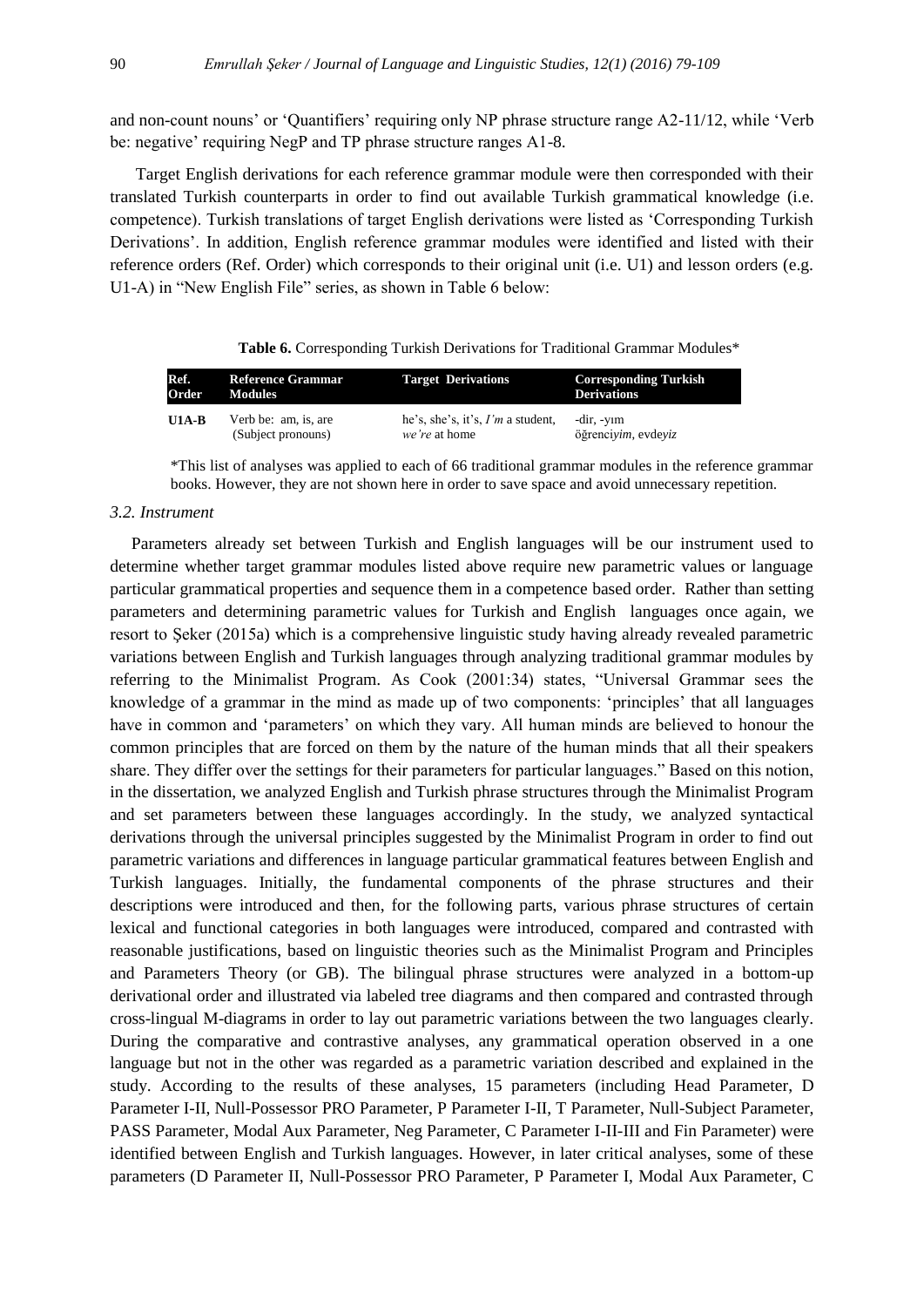Parameter I-II and Fin Parameter) were found unnecessary or redundant and thus criticized, remediated or refuted in our later studies (e.g. Şeker, 2015b). Therefore, among these parameters, we fixed upon only nine parametric variations necessary to explain grammatical differences in the modules to be analyzed. As a consequence, it should be established that this theoretical study does not aim to analyze structures referring to linguistic UG theories such as Principles and Parameters Theory or the Minimalist Program in order to set parameters between Turkish and English languages de novo. Rather it aims to design a Turkish competence based English grammar syllabus for Turkish speaking learners of English, referring to parameters having already set for these languages so far. For this purpose, we refer to the results of this PhD dissertation (Şeker 2015a) on which we established the notion of competence-based syllabus granting a prior rank to structures lacking parametric variations, thus requiring only lexical learning but delaying structures requiring grammatical learning of parametric variations. Accordingly, the grammatical differences in reference grammar modules of both languages will be compared and contrasted through the following parameters:

- *Head Parameter* identifying that while English is a "head-first" language, Turkish is a "headlast' language
- *D Parameter* identifying that while D has c-selectional properties in English, it has mselectional properties in Turkish
- *P Parameter* identifying that Lexical Prepositions in English have interpretable [ACC-Case] feature, while those in Turkish have interpretable [GEN-Case] feature
- *T Parameter* identifying that while T has a weak affixal feature in English, it has a strong affixal feature in Turkish
- *Null-Subject Parameter* describing that while Null- Subject (Pro) is not allowed in English, it is allowed in Turkish; *PASS Parameter* identifying that while PASS is nominal (i.e. [+N]) in English, it is verbal (i.e. [+V]) in Turkish
- *PASS Parameter* identifying that while affixal PASS is nominal (i.e. [+N]) in English, affixal PASS is verbal (i.e. [+V]) in Turkish
- *Neg Parameter* identifying that while Neg is free in English, it is either bound or free in Turkish
- *C Parameter I* describing that while C is null in English interrogative main clauses, it is nonnull in Turkish interrogative main clauses
- *C Parameter II* identifying that while null C in English carries a [WH] feature, overt lexical C in Turkish does not carry a [WH] feature

 According to the parameters listed above, it may be suggested that "grammatical learning of English" for a Turkish learner is limited to these nine parametric variations for the structures analyzed in scope of this study, whereas the rest requires "lexical learning" like looking up in a dictionary. Furthermore, identifying what is to be 'lexically learned' and what is to be 'taught', a grammar syllabus appropriate for Turkish speaking English learners will be able to be set, giving priority to the introduction of the structures derived by language universals, or universal principles, and raising awareness for language particular parameters and grammatical features requiring "grammatical learning" and avoiding unnecessary grammatical explanations for the universal properties which are already accessible, regarding the rest as "lexical learning". In doing so, one may also expect to determine how much of formal English grammar presented in the syllabus is accessible to Turkish learners of English through L1. In an indirect broader sense, we wonder whether it is possible to find out how much grammatical or lexical learning is expected in learning any new language, according to which foreign language teaching textbooks should be designed. And based on the results in the study, we also hypothesize that learning English grammar will be simpler and easier for Turkish speaking learners if it is introduced in a way by which they can achieve accessibility to UG through L1, which requires further methodological research.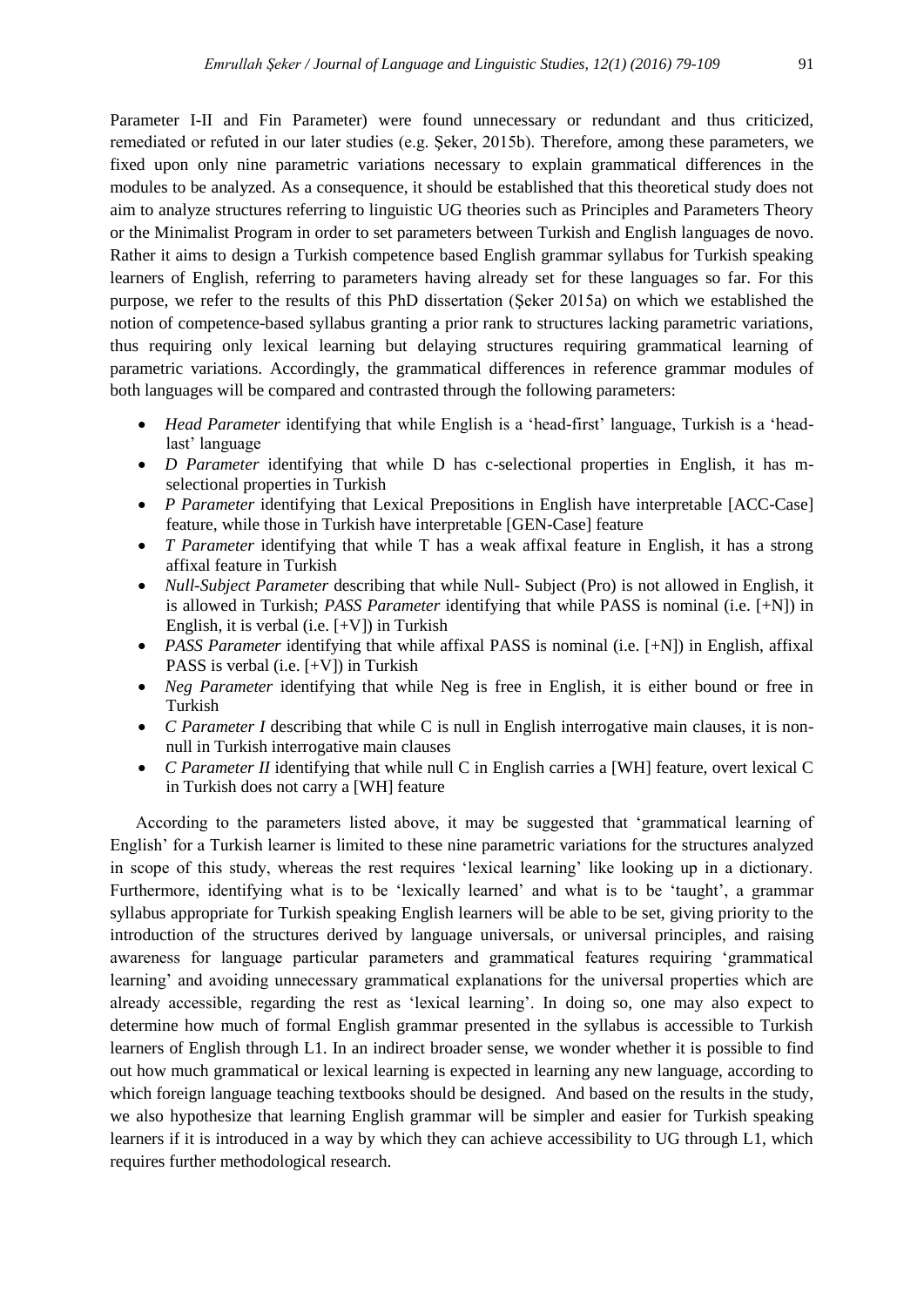### *3.2. Data analysis*

Based on the parametric variations listed above, we classified and described A1-B2 level traditional grammar modules multiplied by bilingual sampling structures. One being the target language (i.e. English) and the other reference language (i.e. Turkish), italicized bilingual derivations (e.g. *we're* at home/ evdeyiz) having different logical forms (LF), or requiring grammatical learning (GL), were described through nine "new parametric values" in the table below (UG: Universal Grammar, TRG: Turkish Grammar, ENG: English Grammar):

**Table 7**. New Parametric Values for Turkish Speaking Learners of English

| Parameters*<br>(UG)    | Available (L1) parametric value<br>(TRG) | New (L2) parametric value<br>(ENG) |
|------------------------|------------------------------------------|------------------------------------|
| <b>Head Parameter</b>  | head-last                                | head-first                         |
| D Parameter            | m-selectional                            | c-selectional                      |
| P Parameter            | [GEN-Case] feature                       | [ACC-Case] feature                 |
| T Parameter            | strong                                   | weak                               |
| Null-Subject Parameter | Pro-drop                                 | non-Pro-drop                       |
| <b>PASS</b> Parameter  | nominal                                  | verbal                             |
| Neg Parameter          | bound or free                            | free                               |
| C Parameter I          | null                                     | non-null                           |
| C Parameter II         |                                          | [WH] feature                       |

These new parametric values were derived from 15 parametric variations set between Turkish and English through the Minimalist Program by Şeker (2015a) in order to identify what is to be "lexically learned' and what is to be 'taught' by a learner who has competence in Turkish grammar (i.e. native C Parameter II - The C Parameter II and the contract of the contract of the contract of the contract of the contract of the contract of the contract of the contract of the contract of the contract of the contract of the co

speaker). Structures which do not demonstrate any difference in derivation but differ only in some grammatical features (shown with \*notes) were taken as lexical contents (i.e. structures requiring lexical learning-LL). In addition, target English derivations identified and listed with their reference orders which correspond to their original unit and lesson orders (e.g. A1-3) in "New English File" series were analyzed in an order ranging in a bottom-up fashion, as shown in the tables below:

| Ref.<br>Order | <b>Target Derivations</b>                                                         | <b>Corresponding Turkish</b><br><b>Derivations</b>             | <b>Parametric</b><br><b>Variations</b> |
|---------------|-----------------------------------------------------------------------------------|----------------------------------------------------------------|----------------------------------------|
| $A1-3$        | book/ <i>two</i> books                                                            | <i>kitap</i> , kitaplar, iki kitap                             | _*                                     |
| $A1-7$        | old house, expensive car                                                          | eski ev, pahalı araba                                          |                                        |
| $A2-1$        | this book, those students                                                         | bu ev, o cocuklar                                              |                                        |
| $A2-11$       | a tomato, some rice                                                               | $(bir)$ domates, <i>biraz</i> pirinç                           |                                        |
| $A2-12$       | how much milk, how many kilos of, a<br><i>little</i> sugar, <i>a few</i> potatoes | ne kadar süt, kaç kilo , biraz<br>seker, <i>birkaç</i> patates |                                        |

**Table 8.** Parametric Variations in Noun Phrase Derivations

\*Non-Silent plural –s in English

As for the analyses of the derivation of phrasal structures, the analysis of noun phrase derivations shows us that English and Turkish speakers have similar derivational linguistic knowledge. The internal structure of the noun phrases having modifiers such as adjectives, demonstrators and quantifiers can provide a Turkish speaking English learner an easy access to the grammatical knowledge of nominal phrases in English. From Table 8, we also understand that, for a Turkish speaking English learner, noun phrase derivation only requires the grammatical knowledge of "nonsilent plural –s" feature in English (e.g. *two* book*s*), which is silent *-lAr* with countable modifiers in Turkish (e.g. *iki* kitap). This feature may also cause over differentiation in learning English by a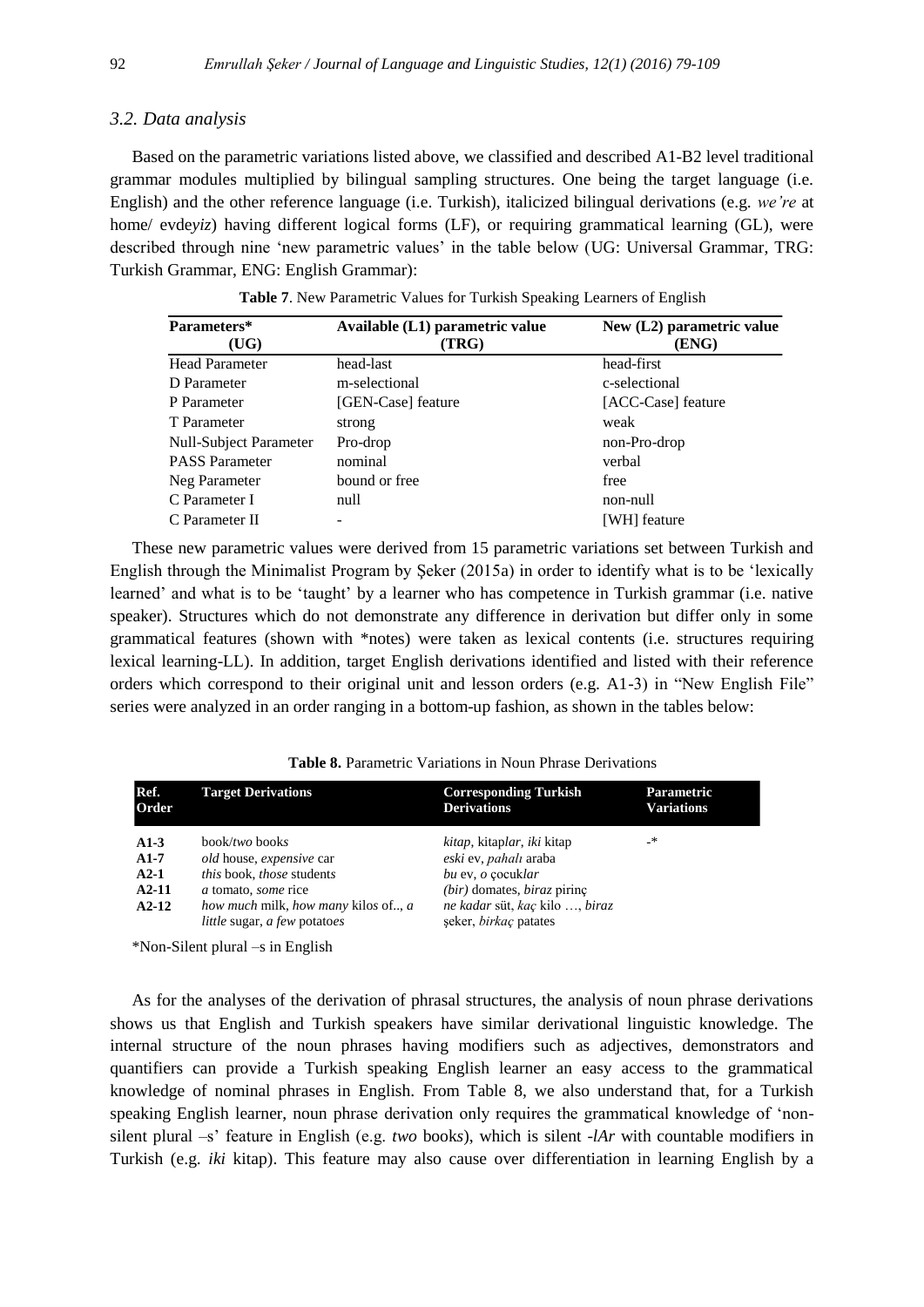Turkish speaking English learner. Now, let"s analyze parametric variations in Determiner Phrase derivations shown in Table 9:

| Ref.<br>Order | <b>Target Derivations</b>           | <b>Corresponding Turkish Derivations</b>               | <b>Parametric Variations</b>   |
|---------------|-------------------------------------|--------------------------------------------------------|--------------------------------|
| $A1-4$        | <i>the</i> table, <i>a</i> pen      | <i>masa, o</i> masa/ $(y)$ <i>i</i> , <i>bir</i> kalem | Head Parameter, D<br>Parameter |
| $A1-5$        | <i>my</i> name, <i>your</i> address | $(benim)$ adım, $(sizin)$ adresiniz                    | <b>Null-Subject Parameter</b>  |
| $A1-6$        | John's bag, Marianne's<br>sister    | Murat'ın çantası, Ayşe'nin kız kardeşi                 | D Parameter                    |

**Table 9.** Parametric Variations in Determiner Phrase Derivations

As for DPs, on the other hand, it can be observed that Turkish has different *Head Parameter* and *D Parameter* values from English. Accordingly, a Turkish speaking English learner should be guided to set the new parameters shifting from *head-last* (e.g. masa*yı*) and *m-selectional D* (e.g. ad*ım*) parameters in Turkish to *Head-first* (e.g. *the* table) and *c-selectional D* (e.g. *my* name) parameters in English in order to generate English DPs appropriately. As for possessive adjectives or modifiers, in addition, these languages demonstrate parametric variations defined as *Null-Subject* and *D Parameter.*  Accordingly, a Turkish speaking English learner should be guided to set the new parameters shifting from *Pro-drop* (e.g. *(benim)* ad*ım*) and *null affixal D* (e.g. masa) parameters in Turkish to *Non-Prodrop* (e.g. *my* name) and *overt or null D* (e.g. *a* table) parameters in English. Accordingly, absence of morphological markers (i.e. person or agreement features) on nouns in English may cause under differentiation, while absence of definite and indefinite articles (or overt determiners) in Turkish may cause over differentiation.

### **Table 10.** Parametric Variations in Adjectival and Adverbial Phrase Derivations

| Ref.<br>Order      | <b>Target Derivations</b>                               | <b>Corresponding Turkish Derivations</b>                           | Parametric<br><b>Variations</b> |
|--------------------|---------------------------------------------------------|--------------------------------------------------------------------|---------------------------------|
| $A2-13$<br>$A2-14$ | bigger, <i>more</i> dangerous<br>biggest/most dangerous | <i>daha</i> büyük, <i>daha</i> tehlikeli<br>en büyük, en tehlikeli | _*                              |
| $B1-8$             | too much, old enough                                    | çok fazla, yeterince yaşlı                                         | -                               |

\* Derivational morphology of comparative and superlative adjectives

For adjectival and adverbial phrase derivations, it is understood that English and Turkish grammars demonstrate similar phrase derivations, except for the derivational morphology of comparative and superlative adjectives (e.g. bigg*er*/bigg*est*) in English, which may cause over differentiation.

|                                  | <b>Table 11.</b> Parametric Variations in Adpositional Phrase Derivations |                                                                 |                                      |
|----------------------------------|---------------------------------------------------------------------------|-----------------------------------------------------------------|--------------------------------------|
| Ref.<br>Order                    | <b>Target Derivations</b>                                                 | <b>Corresponding Turkish</b><br><b>Derivations</b>              | <b>Parametric Variations</b>         |
| $A1-19$                          | <i>for</i> you                                                            | senin icin                                                      | <b>Head Parameter</b><br>P Parameter |
| $A2-5$<br>$A2-6$<br><b>B1-17</b> | at 7.30, in 1998<br>at home, in London<br>since 2005/for 10 years         | 7.30'da, 1998'de<br>evde, Londra'da<br>2005'ten beri/ 10 yıldır | Head Parameter*                      |

\* Derivational Variation (overt lexical Ps are used to express spatial and temporal cases while inherent cases are operated for the same task in Turkish).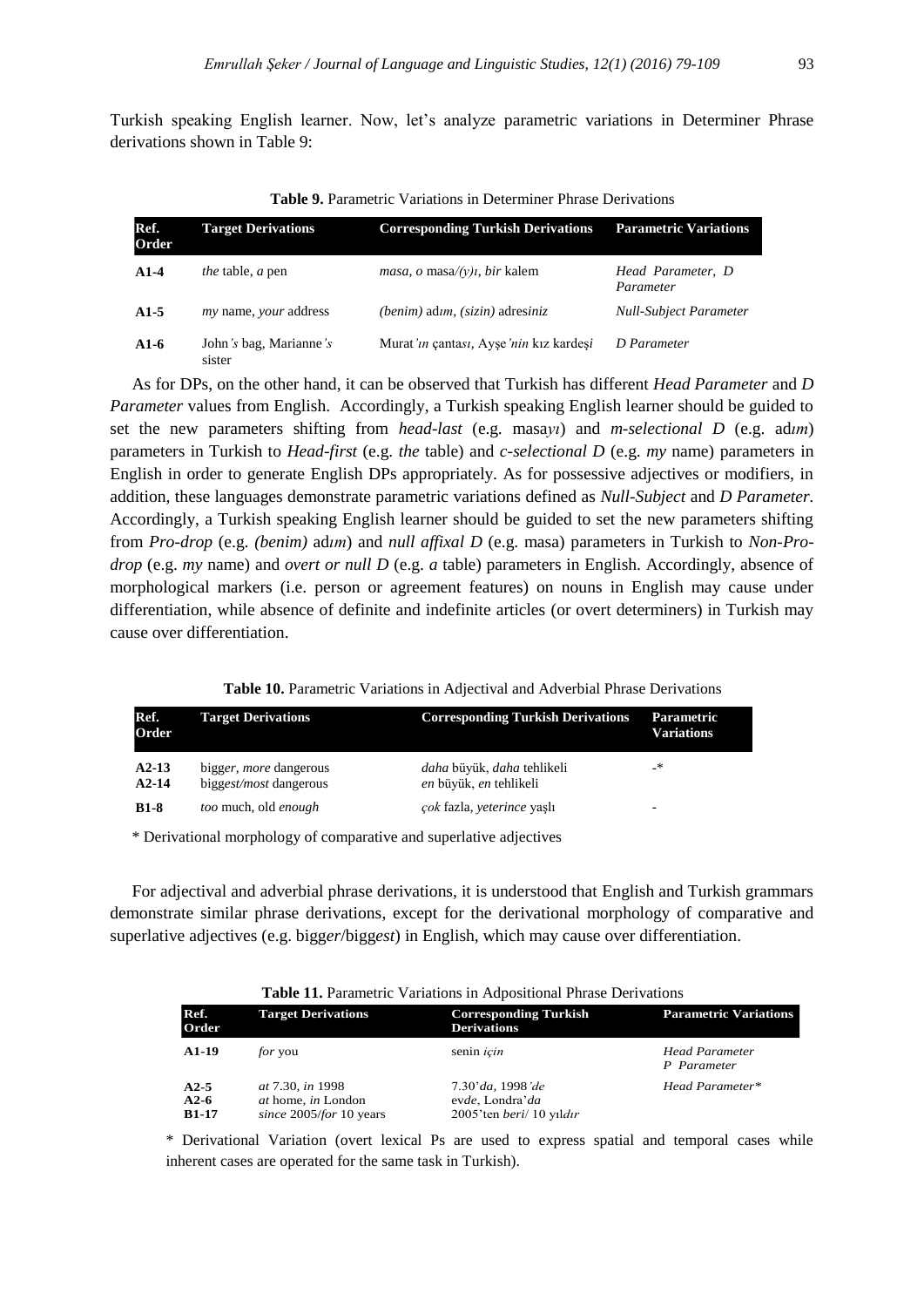Moreover, the analyses of the derivation of adpositional phrases in English indicate that Turkish has different *Head Parameter* and *P Parameter* from English. Accordingly, a Turkish speaking English learner should be guided to set the new parameters shifting from *head-last* (e.g. senin *için*  postposition) parameter in Turkish to *Head-first* (e.g. *for* you -preposition) parameter in English in order to generate English PPs appropriately. As for complement pronouns, in addition, these languages demonstrate parametric variations defined as *P Parameter* which highlights the morphological fact that pronouns are assigned cases when they are the complements of adpositions, which is genitive (GEN) case for Turkish but accusative (ACC) case for English. Accordingly, a Turkish speaking English learner should be guided to set the new parameters shifting from *[GEN-Case] assigning P*  (e.g. *senin* için) in Turkish to *[ACC-Case] assigning P* (e.g. for *you*) in English. In addition, the grammatical competence of a native speaker of English and a native speaker of Turkish operate different derivations to express semantic roles of case paradigms, differing in the number of overt lexical adpositions and affixal cases. Therefore, it is also important for a Turkish speaking English learner to have the grammatical knowledge that affixal case paradigms assigned over DPs in Turkish (e.g. ev*de*) may correspond to overt adpositions forming PPs in English (e.g. *at* home) . Otherwise, the morpho-syntactic structure of some case paradigms in Turkish may keep a Turkish speaking English learner from an easy access to derive prepositional phrases in English, which may also be explained by under differentiation. In this study, we describe this condition as "derivational variation" between languages. This variation between languages is not resulted from differences in parameters but rather from differences in phrase roots. In other words, while the same semantic content or communicational message is derived by an XP in one language, it may be derived by a YP in another. Table 12 summarizes us the parametric variations in verb phrase derivations:

| Ref.<br>Order               | <b>Target Derivations</b>                                                                      | <b>Corresponding Turkish Derivations</b>                                                     | <b>Parametric</b><br><b>Variations</b> |
|-----------------------------|------------------------------------------------------------------------------------------------|----------------------------------------------------------------------------------------------|----------------------------------------|
| $A1-12$                     | <i>always</i> come, <i>usually</i> watch TV,<br><i>very</i> tall                               | her zaman gelir genellikle TV izle, çok<br>uzun                                              | ÷                                      |
| $A1-19$<br>$A2-2$<br>$A2-7$ | tell <i>me</i> , break <i>them</i><br>Be careful<br><i>play</i> the guitar, <i>sing</i> a song | <i>bana</i> anlat, <i>onlari</i> kir<br>Dikkatli ol<br>gitar <i>çal</i> , şarkı <i>söyle</i> | <b>Head Parameter</b>                  |
| $A2-15$                     | speak <i>slowly</i> , run <i>fast</i>                                                          | <i>yavaş</i> konuş, <i>hızlı</i> koş                                                         | $\cdot$                                |
| $B1-21$                     | put the books on the table, kick<br>the ball <i>into</i> a goal                                | kitapları masaya koy,<br>topu kaleye vur                                                     | <b>Head Parameter</b>                  |
| $A2-3$                      | Let's go, let's stop                                                                           | Gidelim, duralım                                                                             | **                                     |
|                             | *Adjunct first or last                                                                         |                                                                                              |                                        |

**Table 12.** Parametric Variations in Verb Phrase Derivations

\*\* Derivational Variation (vP in ENG, while TP in Turkish)

As for the analyses of the derivation of verb phrases in English, it is possible to suggest that English and Turkish speakers acquire similar derivational knowledge, except for the *Head Parameter*. Turkish grammatical knowledge can provide a Turkish speaking English learner an easy access to the derivation of VPs except for the adjuncts merged first or last in English. Adjunct-last property in English can also be described as over differentiation because of absence of this derivational property in Turkish. In addition, we can observe in Table 11 that while informal suggestion may be derived by a "vP-shell" structure in English (e.g. *let's* go), the same semantic content (i.e. informal suggestion) is derived by a modal "TP" in Turkish (e.g. gid*elim*), which I also describe as another "derivational variation" between English and Turkish.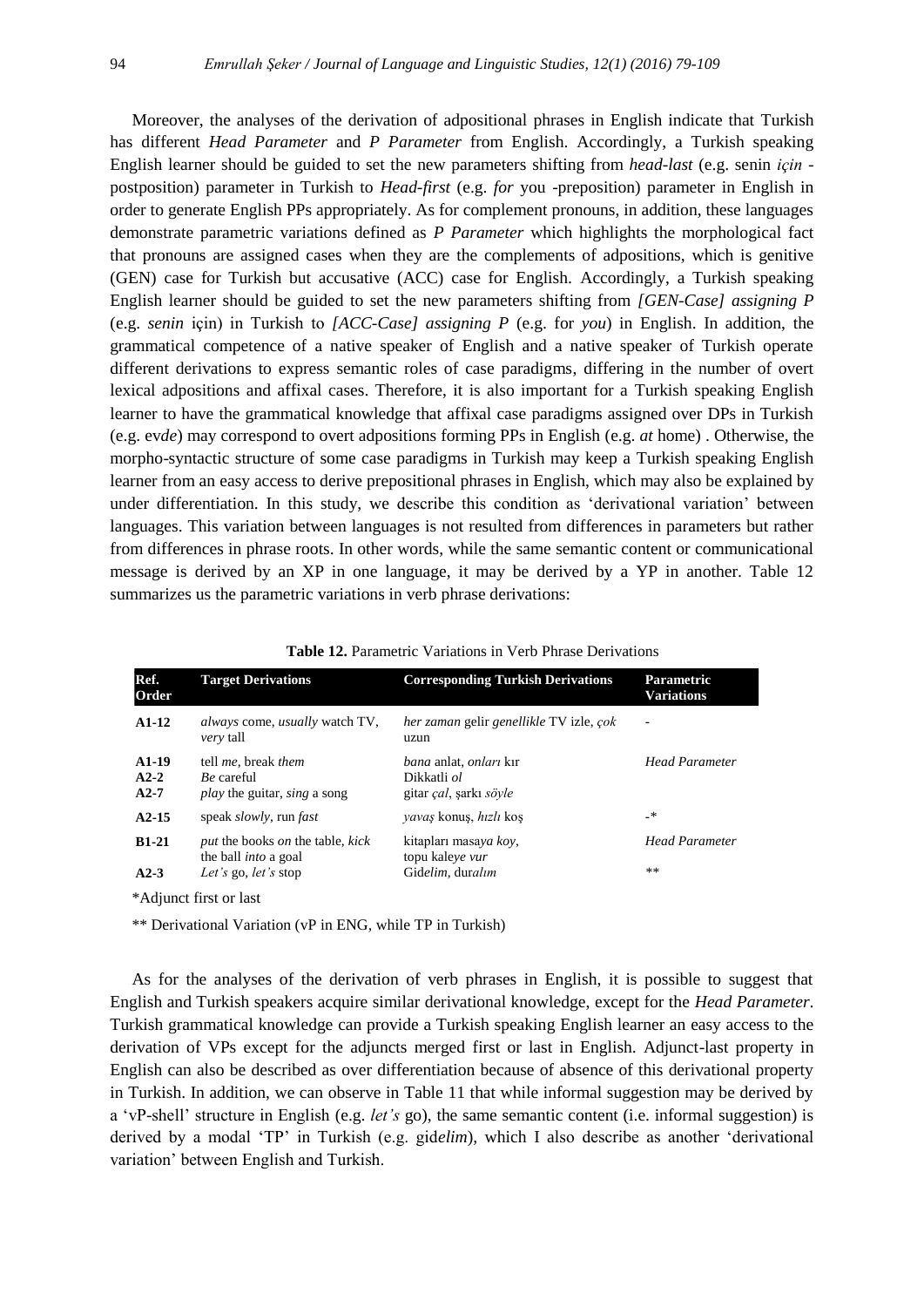**Table 13.** Parametric Variations in Passivization Phrase Derivations

| Ref.<br>Order | <b>Target Derivations</b> | <b>Corresponding Turkish</b><br><b>Derivations</b> | <b>Parametric Variations</b>            |
|---------------|---------------------------|----------------------------------------------------|-----------------------------------------|
| <b>B1-18</b>  | was invented              | icat ed <i>ildi</i>                                | <b>Head Parameter</b><br>PASS Parameter |

As for passive verb forms, on the other hand, it can be observed that Turkish operates different *Head Parameter* and *PASS Parameter* from English. Accordingly, a Turkish speaking English learner should be guided to set the new parameters shifting from *head-last* (e.g. icat ed*ildi*) and *verbal PASS*  (e.g. icat ed*il*) parameters in Turkish to *Head-first* (e.g. *was* invent*ed* ) and *nominal PASS* (e.g. *be*  invent*ed*) parameters in English in order to generate English PASSPs appropriately. Since nominal structures require auxiliary verbs to have tense and person features (e.g. was invented), this parametric variation may cause over differentiation because of absence of auxiliary in Turkish PASSPs (e.g.icat ed-*il-di*/invent-*PASS-T*).

| Ref.<br>Order | <b>Target Derivations</b>               | <b>Corresponding Turkish</b><br><b>Derivations</b>        | Parametric<br><b>Variations</b> |
|---------------|-----------------------------------------|-----------------------------------------------------------|---------------------------------|
| $A1-2$        | not a student, not at home, not<br>well | öğrenci <i>değil</i> , evde <i>değil</i> iyi <i>değil</i> | <b>Head Parameter</b>           |
| A1-11, A2-2   | not like, not speak                     | sevme, konusma                                            | Head Parameter<br>Neg Parameter |

For the analysis of negative verb forms, it can be observed that Turkish operates different *Head Parameter* and *Neg Parameter* from English. Accordingly, a Turkish speaking English learner should be guided to set the new parameters shifting from *head-last* and *bound Neg* (e.g. konuş-*ma*) parameters in Turkish to *Head-first* and *free Neg* (e.g. *not* speak) parameters in English in order to generate English NegPs appropriately. As for negative nominals, in addition, these languages do not demonstrate parametric variations except for *Head Parameter.* Accordingly, a Turkish speaking English learner should be only guided to set the new parameters shifting from *head-last* (e.g. iyi *değil*) parameter in Turkish to *Head-first* (e.g. *not* well) parameter in English.

| Ref.<br>Order                                                                            | <b>Target Derivations</b>                                                                                                                                             | <b>Corresponding Turkish</b><br><b>Derivations</b>                                                                                             | <b>Parametric</b><br><b>Variations</b> |
|------------------------------------------------------------------------------------------|-----------------------------------------------------------------------------------------------------------------------------------------------------------------------|------------------------------------------------------------------------------------------------------------------------------------------------|----------------------------------------|
| $A2-8/9$ , B <sub>1</sub> -3<br>$A2-17/18$ ,<br>$A2-5, B1-5/7$<br>$B1-1$<br><b>B1-23</b> | He's <i>playing</i> the guitar<br>have worked here for ten<br>years/since 2002<br>were doing, was sleeping<br>before.<br>had<br>had never seen<br>already <i>gone</i> | Gitar calivor<br>10 yıldır/2002'den beri burada<br>calismaktayım<br>yapıyordu, uyuyordu<br>daha önce hiç görmemişti, zaten/<br>çoktan gitmişti | Head Parameter*                        |
| $B2-1$                                                                                   | has been teaching for 15 years                                                                                                                                        | 15 yıldır ders vermektedir                                                                                                                     |                                        |

**Table 15.** Parametric Variations in Aspect Phrase Derivations

\*Inflectional perfective verb form in English, while Affixal perfective in Turkish

As for the analyses of aspect phrase derivations, it is understood that English and Turkish grammars share similar derivational operations. The internal structure of aspect phrases having progressive and perfective functions can provide a Turkish speaking English learner an easy access to the grammatical knowledge of aspect phrases in English. From Table 15, we also understand that, for a Turkish speaking English learner, aspect phrase derivation only requires the lexical learning of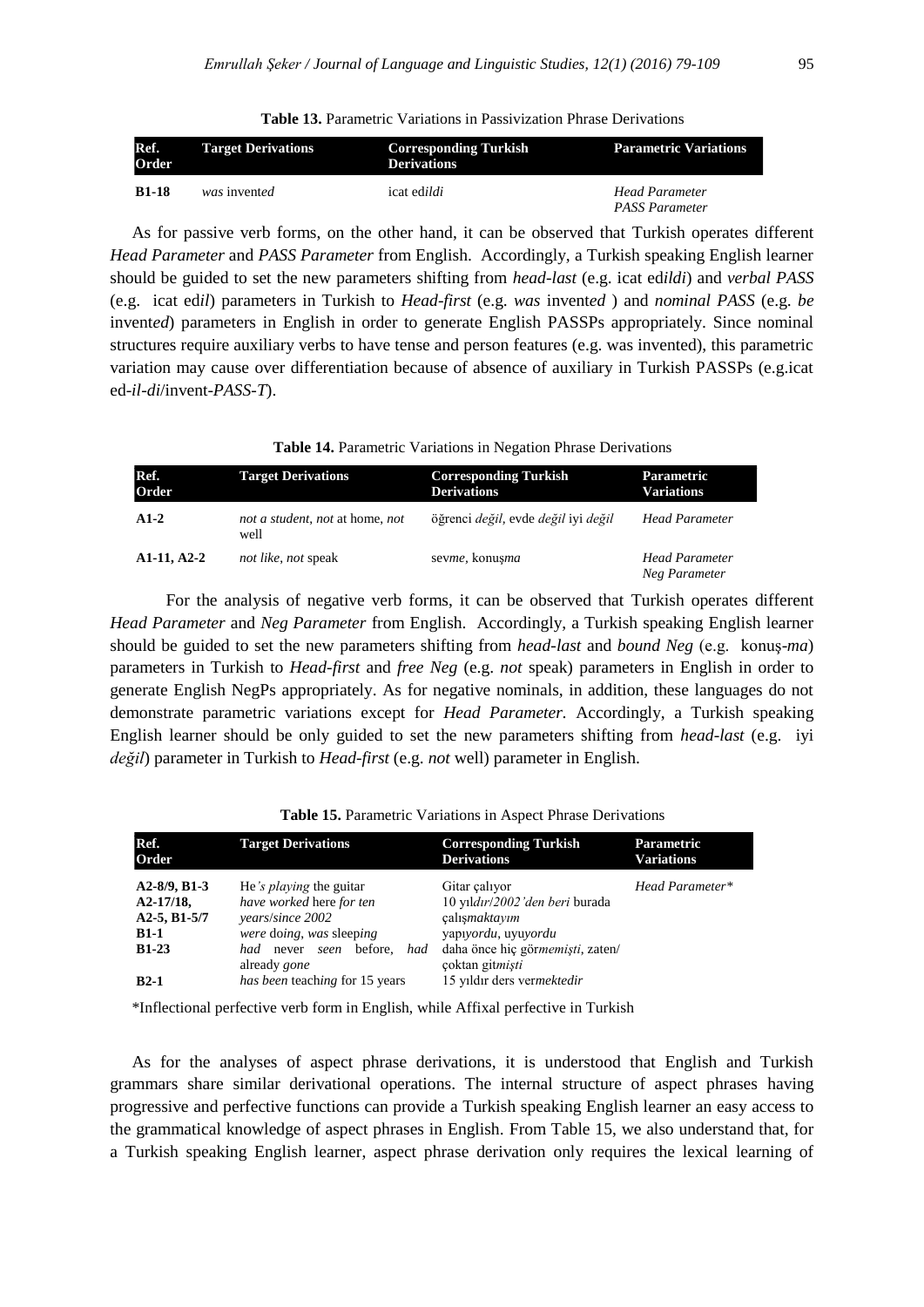'inflectional' perfective verb forms in English (e.g. seen), which is affixal *-mIş* in Turkish (e.g. gör*müş*).

**Table 16.** Parametric Variations in Nominalizer Phrase Derivations

| Ref.<br>Order | <b>Target Derivations</b>               | <b>Corresponding Turkish</b><br><b>Derivations</b> | <b>Parametric Variations</b> |
|---------------|-----------------------------------------|----------------------------------------------------|------------------------------|
| $A1-20$       | I like reading                          | Okumayı seviyorum                                  | -                            |
| $B1-12$       | mind <i>doing</i> , like <i>reading</i> | yapmayı sorun et, okumayı sev                      |                              |

As for the derivation of nominalizer phrases, likewise, English and Turkish speakers have similar linguistic knowledge. The internal structure of nominalizer phrases having non-finite feature can provide a Turkish speaking English learner an easy access to the grammatical knowledge of nominalizer phrases in English. In addition, absence of morphological markers (i.e. person or agreement features) on NomPs as in the case of nouns in English may also cause under differentiation (e.g. oku*ma-yı*/read*ing*-*ACC*).

| Ref.<br><b>Order</b>                                 | <b>Target Derivations</b>                                                                                                                                                            | <b>Corresponding Turkish</b><br><b>Derivations</b>                                                                                                                     | <b>Parametric Variations</b>                                                         |
|------------------------------------------------------|--------------------------------------------------------------------------------------------------------------------------------------------------------------------------------------|------------------------------------------------------------------------------------------------------------------------------------------------------------------------|--------------------------------------------------------------------------------------|
| B1-13/19                                             | have to pay, used to run every<br>morning                                                                                                                                            | ödemeli, her sabah koşardı                                                                                                                                             | <b>Head Parameter</b>                                                                |
| $A2-16,$<br>$B1-11$<br>$A1-21$                       | want to see, need to do<br>plan to have, hope to meet<br>He is going to come,<br>It is going to rain                                                                                 | görmek iste, yapmak gerek,<br>yapmayı planla, görüşmeyi um,<br>Gelecek.<br>Yağmur yağacak                                                                              | *                                                                                    |
| $A1-2$<br>$A1-15$<br>$A1-8$<br>$A1-10$               | I'm, he's, they're,<br><i>I was</i> at the cinema,<br>he was a student<br>I live, you do, we speak<br>she plays, he knows                                                            | öyleyim, öyledir/ler<br>sinemadaydım,<br>öğrenciydi<br>yaşarım, yaparsın, konuşuruz<br>oynar, bilir                                                                    | Head Parameter,<br><b>Null-Subject Parameter</b>                                     |
| $A1-2$<br>$A1-11$<br>$A2-10$                         | I'm not, he isn't, they aren't<br>I don't like, he doesn't do<br>I'm not playing/I don't play                                                                                        | değilim, değildir/ler<br>Sevmem, Yapmaz<br>Oynamıyorum/ Oynamam                                                                                                        | Head Parameter,<br>Neg Parameter,<br>T Parameter,**<br><b>Null-Subject Parameter</b> |
| $A1-16$<br>$A1-17$                                   | did, went, saw<br>played, watched                                                                                                                                                    | yaptı, gitti, gördü<br>oynadı, izledi                                                                                                                                  | Head Parameter***                                                                    |
| $B1-14$<br>$B1-9/10$<br>$B1-14$<br>$B1-20$<br>$B2-2$ | I can do that, Can I park here?<br>I'll be late.<br>I'll do it later<br>should talk to her, shouldn't<br>change, I may/ might go<br>He might be a criminal, She must<br>be at school | Bunu yapabilirim, Park edebilir<br>miyim?Geç kalacağım.<br>Sonra yapacağım<br>onunla konuşmalı,<br>değiştirmemeli<br>Gidebilirim<br>O suçlu olabilir,<br>Okulda olmalı | <b>Head Parameter</b><br>$\ast$<br><b>Null-Subject Parameter</b>                     |
| $B1-24$                                              | What happened?, Who plays that<br>role?                                                                                                                                              | Ne oldu?, Bu rolü kim oynuyor?                                                                                                                                         | <b>Head Parameter</b>                                                                |

**Table 17.** Parametric Variations in Tense Phrase Derivations

\*Derivational Variation (TP in ENG, while AspP in Turkish)

\*\*Auxiliary insertion in English

\*\*\* Inflectional perfective verb form in English, while Affixal perfective in Turkish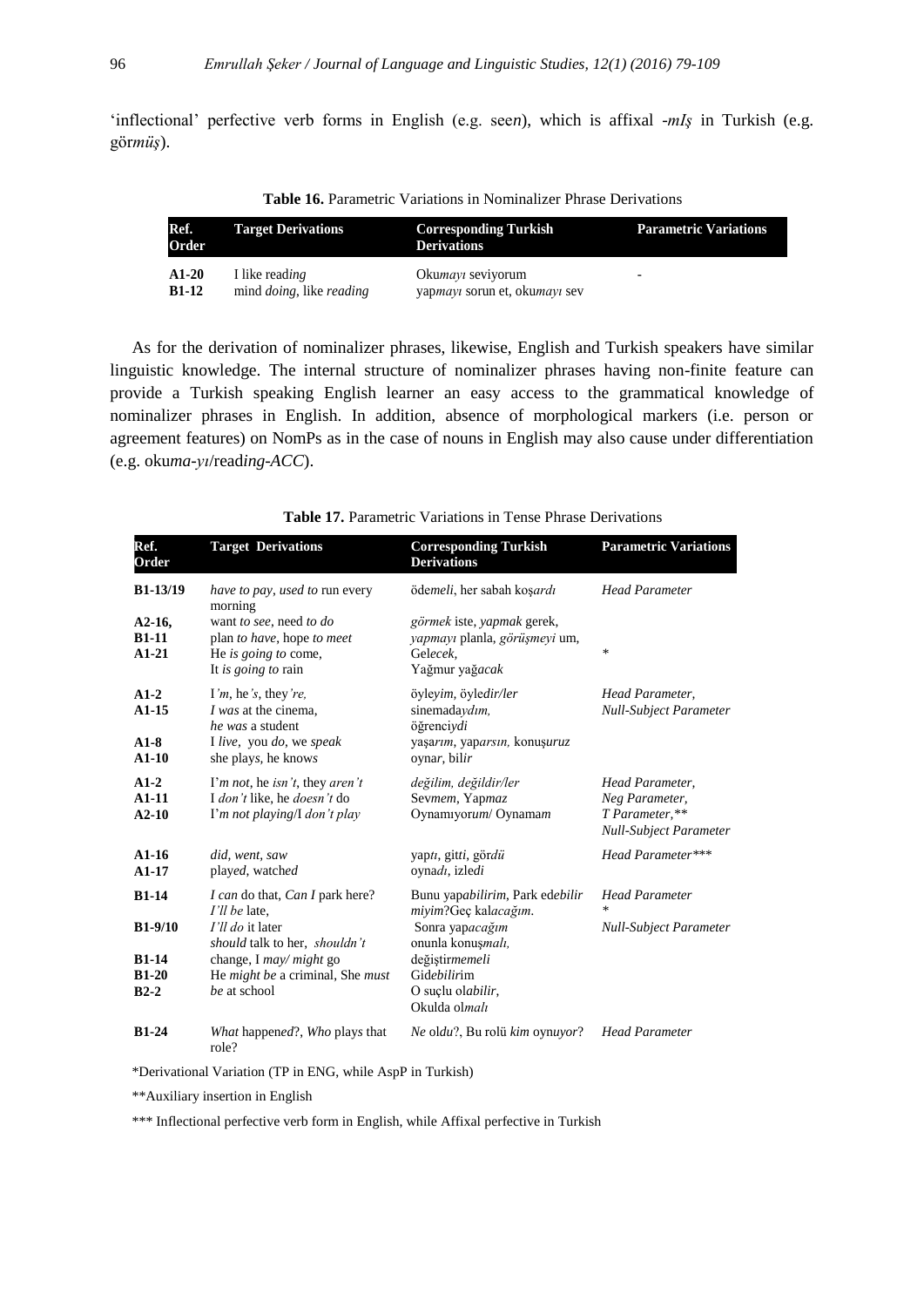For the analysis of tense phrases, it is understood that English and Turkish grammars require similar linguistic knowledge, except for the *Head Parameter*. The internal structure of tense phrases having 'non-finite', 'present' and 'past' finite tense features can provide a Turkish speaking English learner an easy access to the grammatical knowledge of tense phrases in English. From Table 17, we also understand that, for a Turkish speaking English learner, tense phrase derivation only requires the lexical learning of "inflectional" past tense forms of some irregular verbs in English (e.g. saw, went etc.), which is affixal *-DI* in Turkish and *-ed* in most of English regular verbs (e.g. play*ed,* watch*ed*). As for NegPs, however, these languages reveal parametric variations*.* We understand that Turkish operates different *T Parameter* from English. Accordingly, a Turkish speaking English learner should be guided to set the new parameter shifting from *strong affixal tense feature* (e.g. yap-ma*-z*) parameter in Turkish to *weak affixal tense feature* (e.g. *does* not do) parameter, which causes auxiliary insertion (i.e. do, does, did) in English. As for specifiers, in addition, Turkish operates different *Null-Subject Parameter* from English. Accordingly, a Turkish speaking English learner should be guided to set the new parameters shifting from *Null-Subject* (e.g. Öğrenciydi-3SgP) parameter in Turkish to *Non-Null Subject* (e.g. *He* was a student) parameter in English. In addition, we can observe in Table 17 that while future mood is derived by a present or modal auxiliary TP structure in English (e.g. *is going to rain* or *will be late*), the same semantic content is derived by an "AspP" in Turkish (e.g. yağ*acak* or geç kal*acak*), which can be described as "derivational variation". Auxiliary insertion (e.g. *does* not do) inside negative TPs in English may also cause over differentiation.

| Ref.<br>Order                  | <b>Target Derivations</b>                                                                                              | <b>Corresponding Turkish</b><br><b>Derivations</b>                                                             | Parametric<br><b>Variations</b>                   |
|--------------------------------|------------------------------------------------------------------------------------------------------------------------|----------------------------------------------------------------------------------------------------------------|---------------------------------------------------|
| $A1-9$<br>$A1-15/$<br>16       | Do you live near here?,<br>Were they famous?, Did you do your<br>homework?                                             | Buralarda <i>mi</i> oturuyorsun?, Onlar<br>ünlü müydü?, Ödevini yaptın mı?                                     | Head Parameter,<br>T Parameter,*<br>C Parameter I |
| $A1-13$ ,<br>$A2-4$<br>$A1-18$ | How are you? How old is he? What<br>languages do you speak?<br><i>There isn't</i> a TV,<br><i>There are</i> some books | $(Siz)$ Nasilsiniz? O kaç<br>yaşında(dır)?Hangi dilleri<br>konuşuyorsun? TV yok(tur),<br>Birkaç kitap var(dır) | Head Parameter,<br>C Parameter II                 |
| $B1-4$                         | a young man who is going                                                                                               | giden adam                                                                                                     | **                                                |
| $B1-7$                         | the best film I've ever watched                                                                                        | izlediğim en iyi film                                                                                          | **                                                |
| $B1-15$                        | If I see, I will tell her                                                                                              | (Eğer) görürsem, ona<br>söyleyeceğim/söylerim                                                                  | ***                                               |
| $B1-16$                        | What would you do if you saw a bear?                                                                                   | (Eğer) Bir ayı görseydin, ne<br>yapardın?                                                                      | ***                                               |
| $B1-24$                        | told me that he would write, said that<br>he was in a hurry                                                            | bana yazacağını söyledi, acelesi<br>olduğunu söyledi                                                           | **                                                |
| $B2-3$                         | She asked me whether I could help her<br>(or not)                                                                      | Ona yardım edip edemeyeceğimi<br>sordu                                                                         | $***$                                             |
| $B2-4$                         | If she hadn't helped me, I would have<br>missed the train.                                                             | (Eğer) bana yardım etmemiş<br>olsaydı/ etmeseydi, treni<br>kaçıracaktım                                        | ***                                               |
| $B1-2$                         | Later, After that                                                                                                      | Sonra, daha sonra                                                                                              |                                                   |
| *Aux insertion                 |                                                                                                                        |                                                                                                                |                                                   |

**Table 18.** Parametric Variations in Complementiser Phrase Derivations

\*\*Derivational Variation (CP in ENG, while NomP in Turkish)

\*\*\*Derivational Variation (CP in ENG, while modal TP in Turkish)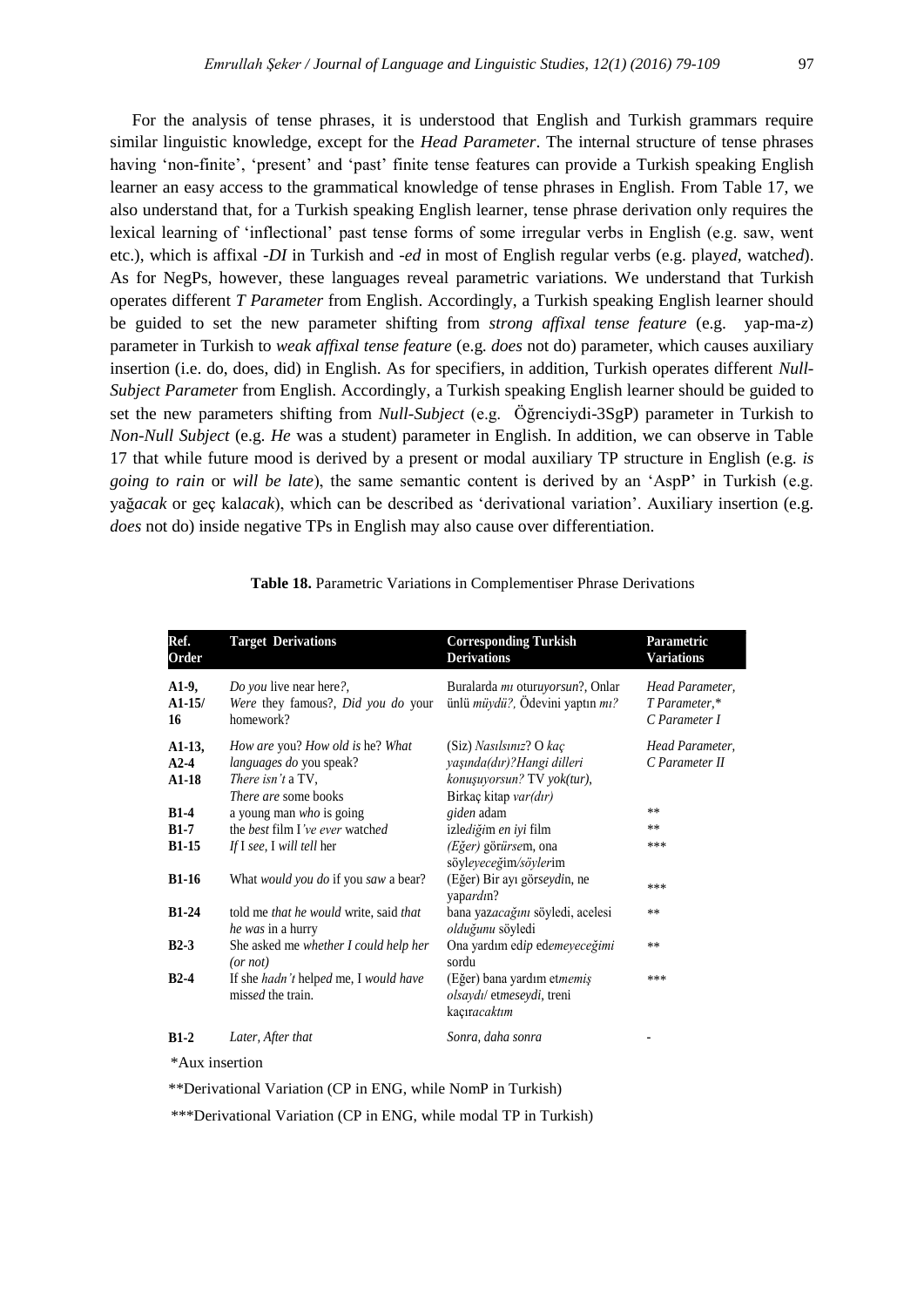For the analysis of Complementiser Phrases, it is understood that English and Turkish operate quite different phrasal derivations. For interrogative sentences, Turkish requires different *Head Parameter, T Parameter* and *C Parameter I* values from those of English. Accordingly, a Turkish speaking English learner should be guided to set the new parameters shifting from *head-last* (e.g. Ödevini yaptın *mı*?), *strong affixal T* (e.g. yap*tın mı ?*) and *non-null interrogative C* (e.g. *mı?*) parameters in Turkish to *Head-first* (e.g. *Did* you do your homework?), *weak affixal T resulting in auxiliary insertion* (e.g. *Did* you?) and *null interrogative C* (e.g. *Did* you?) parameters in English in order to generate English CPs appropriately. Auxiliary insertion (e.g. *Did* you do? do) inside interrogative CPs in English may also cause over differentiation, while lack of interrogative C in English may cause under differentiation. For the clausal structures, in addition, except for the *Head Parameter* and *C Parameter I* described above, Turkish also operates different *C Parameter II* from English. Accordingly, a Turkish speaking English learner should be guided to set the new parameters shifting from *C without a [WH] feature* e.g. (Sen *nasıl*sın?) in Turkish to *C with a [WH] feature* e.g. (*How* are you?) parameters in English. Finally, it is understood from the analysis of clausal structures that relative (or adjective), complement (or noun) and adjunct (or adverbial) clauses also demonstrate derivational variations. While relative and complement clauses are derived through CP derivation in English (e.g. a young man *who is going* or said *that he was in a hurry*), these embedding clauses are derived through NomP derivations in Turkish (e.g. *giden* genç bir adam veya acelesi ol*duğunu* söyledi). As for the derivation of conditional clauses, on the other hand, while these structures are derived through CP derivation in English (e.g. *If* I see), these structures are derived through modal TP derivations in Turkish (e.g. *(eğer)* görür*sem*).

As a consequence of the analyses in this part of the study, total 66 traditional grammar modules identified based on the sample reference syllabus in the study were reduced to total *63 ite*ms after unifying or parsing some modules as to their derivational properties (e.g. unifying A2-4/A1-13 as a single module concerning with "word order in questions" or parsing A1-15 and A1-16 including not only "past tense" inflection but also "affirmative and negative verb forms" recursively as two different modules). Moreover, it was also observed from the tables above that *nine different parametric variations* which were determined to explain grammatical differences between Turkish and English languages were referred recursively (i.e. 30 times) to explain different derivations with the same rules. In addition, *six* derivational variations and *four* different language particular grammatical properties were also referred during explanation of the differences in target grammar modules. In consequence, total 19 grammatical differences requiring "grammatical learning" have been determined through the classifications via tables in the study so far.

### **4. Results**

 The findings obtained from the analyses of the English grammar modules revealed the extent of grammatical and lexical learning for a Turkish speaking learner of English. In the terminology of the UG, "grammatical learning" is taken under the concepts of "principles" and "parameters" which are, together, regarded as a model of "language acquisition". Chomsky (1981b:118) summarizes 'principles' and 'parameters' and states "what we know innately are the core grammar principles and the parameters associated with them but what we have to learn are the values of the parameters", to which we refer as 'lexical learning' and 'grammatical learning' in our study. Accordingly, the act of achieving "knowledge of language" occurs in two ways: either by "grammatical learning" or by "lexical learning". The former requires "learning about the grammar of structures in the language", whereas the latter requires "no need for learners to learn anything about the grammar but the lexical items (i.e. words) in the language and their properties)" (1981b:118). However, it should be noted that "learning grammar" by which we mean the act of achieving "knowledge of language" itself is different from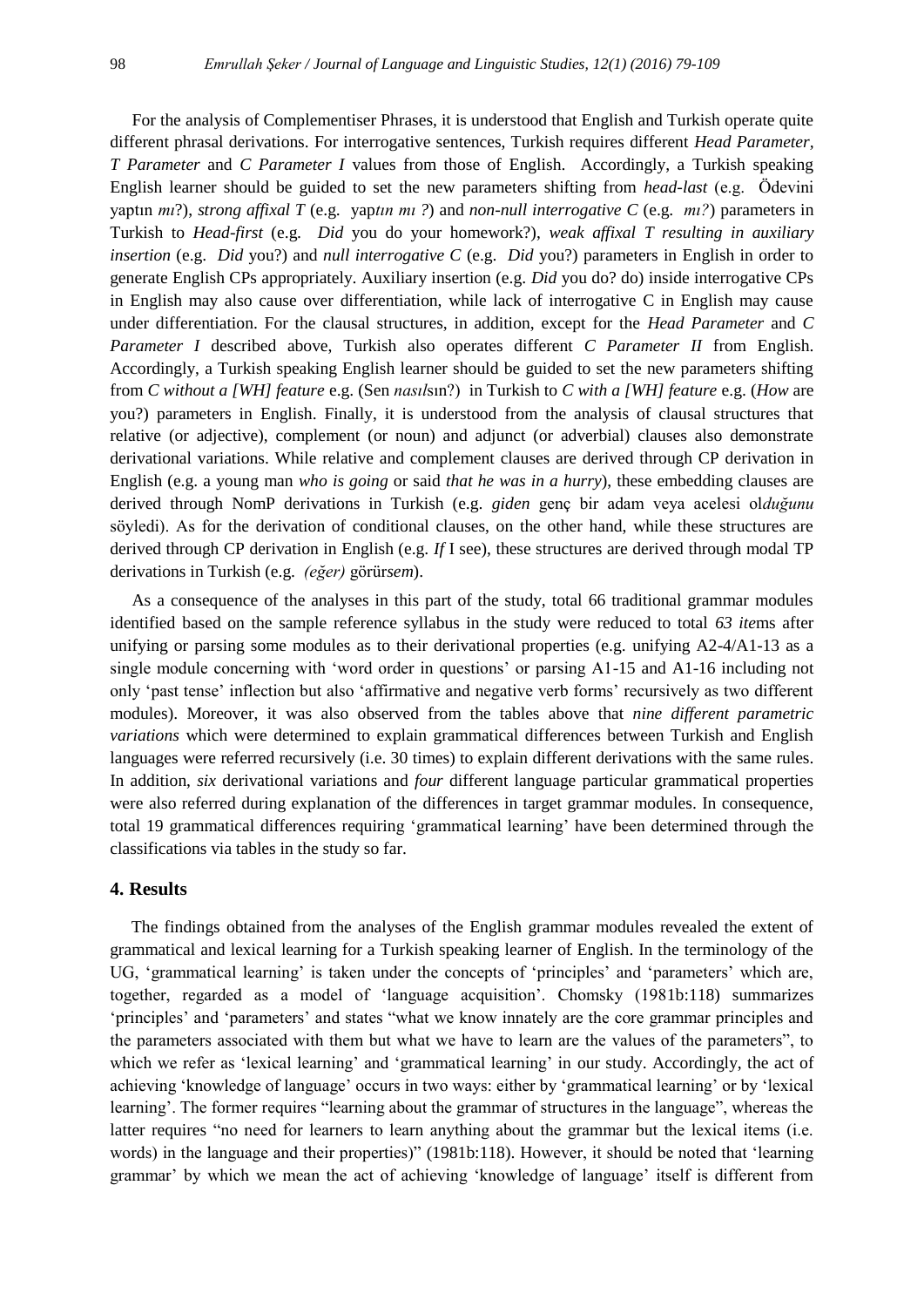"grammatical learning" in that the former is a "methodological" issue, related to "language learning" or "language teaching" studies. As stated by Radford (2004:16), "although there are universal principles which determine the outlines of the grammar of natural languages, there are also language particular aspects of grammar which have to be learned." "Grammatical learning" is limited to those language particulars whereas the universal outlines of grammar need "lexical learning" like looking up in a dictionary. In other words, while principles and common parameters are regarded as the structures which do not require 'grammatical learning' but 'lexical learning', the 'parametric variations' and the 'language particular grammatical features' should be presented as structures which require "grammatical learning", extracting those requiring "lexical learning" from the target grammar. Therefore, the parametric variations set between English and Turkish languages are important in that they determine what is left behind as "English" or "Turkish" grammar after extracting universal principles and common parameters and indeed common grammatical features valid for both of these languages. As a consequence, we arrived at a conclusion revealing the extent of grammatical and lexical learning in English grammar (limited to the grammatical structures which we analyzed) for a Turkish speaking learner, or what is left behind as "English" grammar after extracting universal principles and common parameters and indeed common grammatical features operated in both languages. Accordingly, grammar of English for a Turkish speaking learner covers the following grammatical learning, ignoring the universal principles and common parameters and extracting them from what is known as the "grammar of English". The parametric variations were reduced to and explained by simple prescriptive rules describing different grammatical properties of English from Turkish. These rules can be listed as the following (Şeker, 2015:406):

In English *(In Turkish):*

- always take the head *first (last)*
- use *overt lexical (null)* D to express definiteness*,* so there is *not (-)* AGR and an overt structural case on nouns
- use *ACC (GEN)* pronouns after *(before) prepositions (postpositions)*
- *(do not) insert* an auxiliary "do" into T if T and V are intervened by Neg or Que since T has a *weak (strong*) affixal feature, so there is *not (-) AGR* on verbs
- *do not drop (you may drop)* pronominal subjects due to *- AGR* (*+AGR*)
- *(do not) insert* the auxiliary *'be' (ol) before (after)* PASS verb since PASS is *nominal (verbal)*
- use lexical Neg particle *for both verbal and nominal constituents (only for nominals)*
- use *null (overt lexical)* Que in interrogative main clauses
- use wh-words *in the top subject position of null Que (in situ)*
- use an AUX with [TNS], [Per] and [Num] *at (with) null (overt lexical)* Que

 According to these results, we suggest that "grammatical learning of English" for a Turkish learner is limited to those rules listed above for the structures analyzed in scope of this study, whereas the rest requires "lexical learning" like looking up in a dictionary. In addition, since parametric variations are taken as "marked" aspects of grammar according to the "theory of markedness", these structures should range late in a competence-based syllabus. Furthermore, among these parametric variations or grammatical features derivations resulting in "over differentiation" (e.g. overt definite or indefinite articles) or "under differentiation" (e.g. morphological person and agreement markers) also may require grammatical explanation. Moreover, in terms of accessibility, we also found out from our analyses that although an English learner having Turkish grammatical competence should probably have no access to UG for derivations where L1 and L2 have different parametric values (e.g. head parameter), s/he should probably have full access to UG for others where L1 and L2 have similar parametric values (e.g. specifier-first parameter), which can result in the idea that a Turkish speaking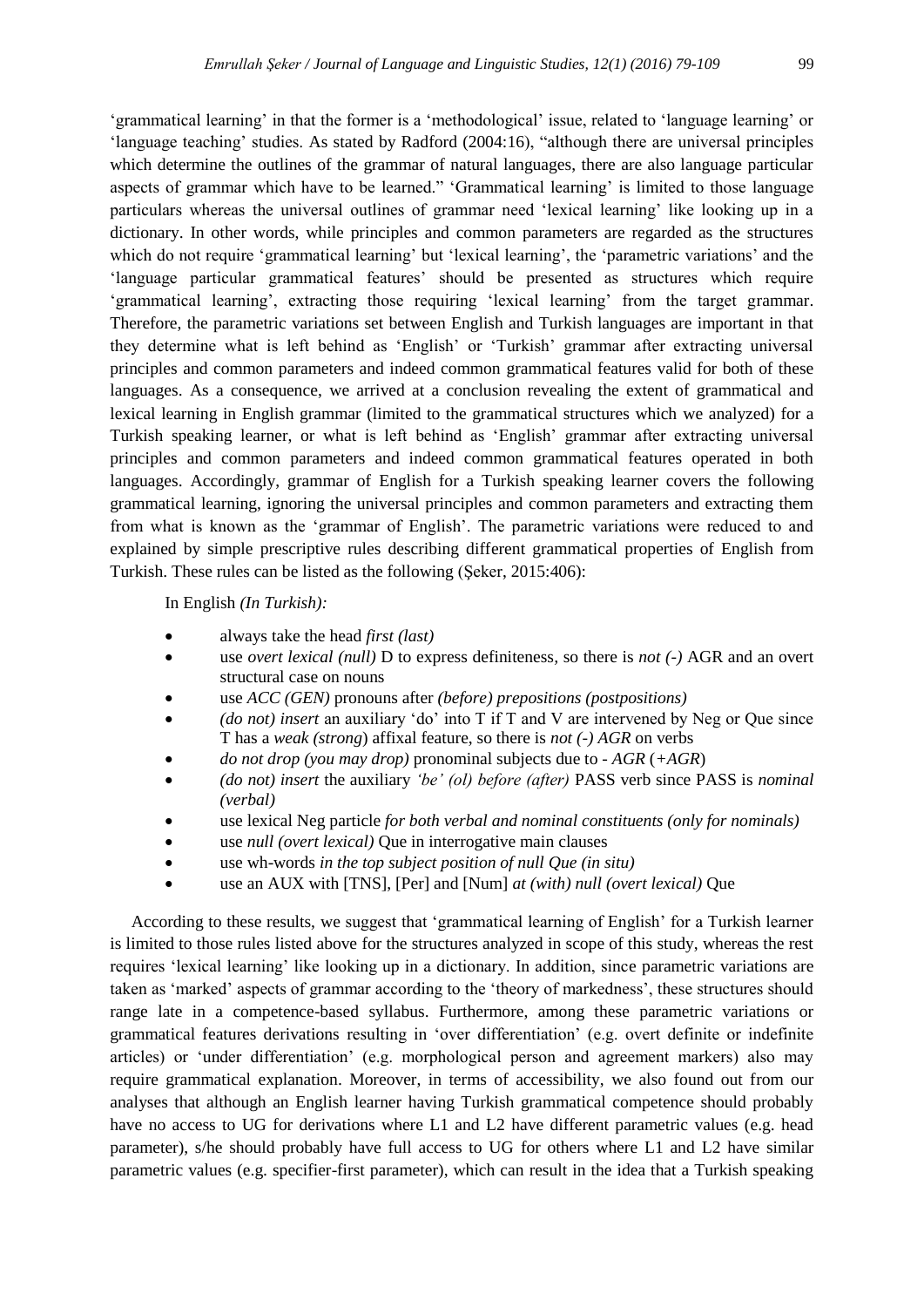English learner has partial access to UG through his first language competence. In addition, the structures having derivational variations between the two languages and some grammatical properties resulting from lexicon can be dealt with appropriate translation which also requires lexical learning. Through these considerations, it may be concluded that the proportion of partial access between English and Turkish languages and indirectly the proportion of grammatical learning can be determined for the grammar modules analyzed. Accordingly, the proportion of the number of "marked derivations" (i.e. nonrecurring new parametric values + nonrecurring language particular grammatical properties + nonrecurring derivational variations) over resulting total 63 nonrecurring grammar modules illustrated in the tables may be suggested to reveal the ratio of relative partial access, as shown below:

# *Partial Access: Marked Derivations Total Grammar Modules*

 Accordingly, from the analyses of grammar modules in terms of phrasal structures and parametric variations, we found out that of the total 63 nonrecurring grammar modules, 44 of them are 'unmarked' either with no new grammatical knowledge or with some recursive new grammar, thus requiring lexical learning, whereas 19 of them are "marked" with new grammatical knowledge exposed first-time which requires grammatical learning. Accordingly, while the frequency of the marked structures was found 0.31, the frequency of the unmarked structures was 0.69, which also means grammatical learning constitutes only about 31% of total 63 traditional English grammar modules in our four-level (A1-B2) reference English course book. It should also be pointed out that over differentiation is ignored in these calculations. We illustrated this significant finding in a pie chart as shown in Fig.1:



**Figure 1.** The extent of partial access to UG through Turkish competence for learners of English

# **5. Discussion**

Based on the results answering the research questions such as how much of English linguistic system is accessible to Turkish learners of English and how much grammatical or lexical learning is expected for a Turkish speaking learner to learn English, we found that the analyses illustrated through tables support our initial hypothesis in that target language (i.e. English) grammar could be explained in terms of native language (i.e. Turkish) grammatical competence through a limited set of parametric variations set appropriately for two languages within the terms of UG. Since 69 % of English linguistic system analyzed in the study was found "marked" and thus accessible to Turkish learners of English and the rest 31 % was found "unmarked" in terms of parametric variations and thus inaccessible through Turkish competence, these results reveal that grammatical learning constitutes only about 31% of total 63 traditional English grammar modules in the four-level (A1-B2) reference grammar book in the study, while the rest 69 % is only a matter of lexical learning. These results are in line with our initial hypothesis in that parametric values reset for the target grammar require grammatical learning during foreign language learning process while the rest of the learning process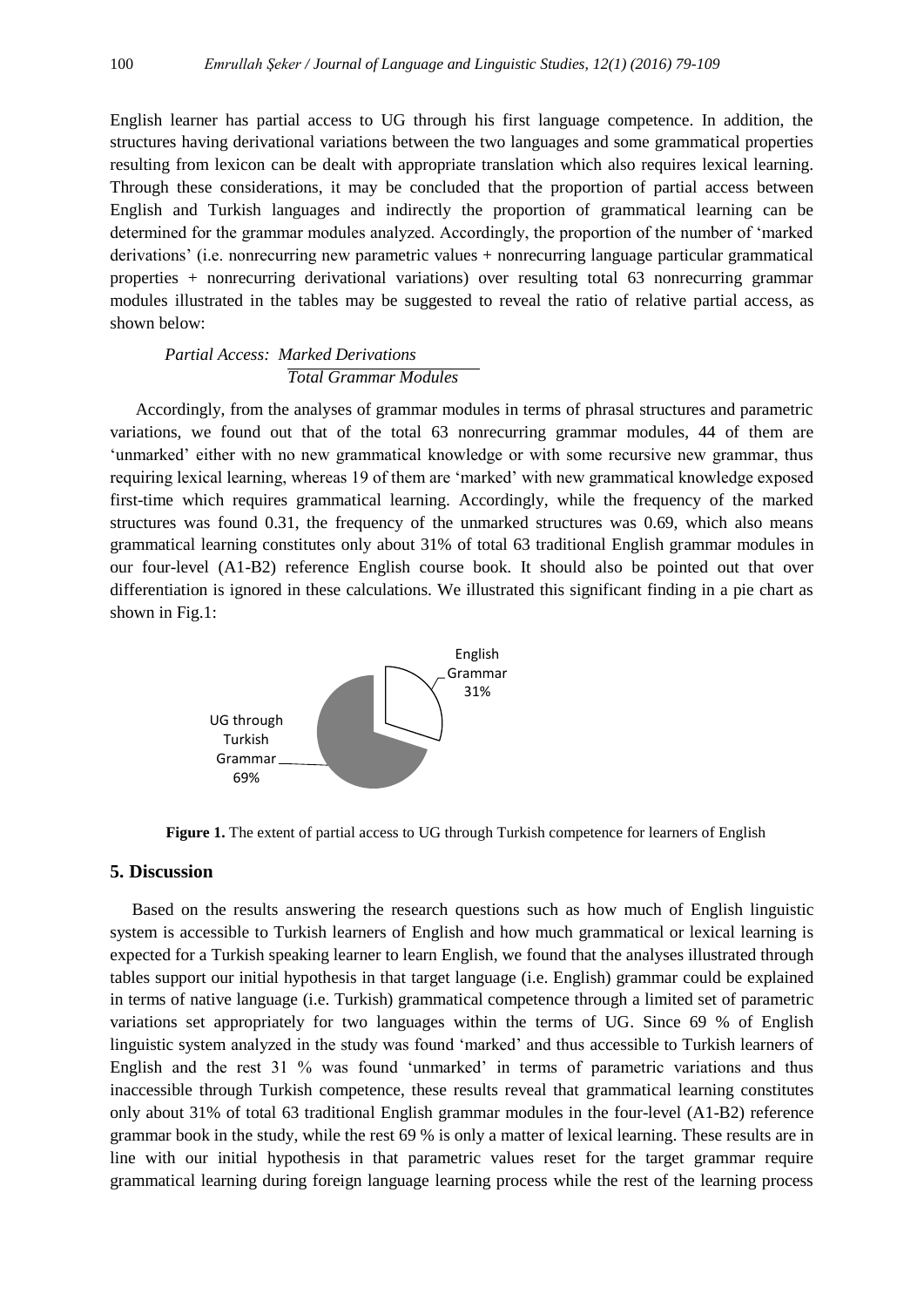accessible through universal principles and common parameters requires lexical learning. The results obtained in the study also revealed that UG is disregarded while foreign language (FL) grammar modules in syllabuses are organized.

From the findings obtained through the analysis of the traditional grammar modules in the study, we also suggest that the order of English grammar modules in the syllabus analyzed is not appropriate to Turkish grammatical competence, or the values of first language parameters in that some complex phrasal derivations requiring parameter settings for different merging operations range in the earlier stages of foreign language teaching syllabus, while others with simpler phrasal structures range later (e.g. "Verb be: negative" with NegP and TP phrase structures requiring parametric variations ranges A1-8, while "Count and non-count nouns" or "Quantifiers" only with an NP phrase structure requiring no any parametric variation ranges A2-11/12. Therefore, in line with the research question regarding the order of grammatical models, we suggest a competence based grammar syllabus appropriate for Turkish speaking English learners, giving priority to the introduction of the structures requiring "lexical learning", or avoiding unnecessary grammatical explanations for the universal properties which are already accessible, and delaying introduction of the structures requiring 'grammatical learning' and focusing on setting appropriate parameters for these structures. In this respect, the concepts such as "syllabus" and "syllabus design" require some explanation in that "there are some conflicting views on the nature of the syllabus" and the distinction between "syllabus design" and "curriculum development" or "methodology" in order to bring in what respect we deal with them to light. Accordingly, "syllabus design is essentially concerned with the selection and grading of contents, while curriculum development, or methodology, is concerned with the selection of learning tasks and activities" (Nunan, 1988:5), which makes it clear that this study involves organization and ordering of grammatical contents rather than selection of methodological activities and tasks. It should also be noted that the English syllabus which we aim to design as to the Turkish competence will be "a product-oriented syllabus in which the focus is on the knowledge which learners should gain as a result of instruction" (Nunan, 1988:27). In another respect, this syllabus is a "synthetic syllabus" in which "the different parts of language are taught separately and step by step so that acquisition is a process of gradual accumulation of parts until the whole structure of language has been built up" (Nunan, 1988:27). In terms of another research question regarding the criteria for selecting and grading grammatical contents in the study, we suggest that the traditional grammar modules should be graded according to phrasal structures of the items in a bottom-up merging order. In this way, the grammatical complexity of the items can be determined through marked and unmarked structures depending on whether they require grammatical or lexical learning. In this sequence, modules having marked structures (i.e. modules requiring grammatical learning) are delayed until related unmarked structures (i.e. modules requiring lexical learning) are presented. The syllabus is designed in three levels. The first level contains the phrases with five lexical categories (i.e. NP, AP, ADVP, PP and VP) at the bottom of derivations as well as related functional head phrases such as nP, DP, vP, PASSP, NegP, AspP and NomP phrase structures. At this stage, students are particularly expected to set six new parametric values of English different from Turkish, three English particular grammatical properties and two derivational variations, all of which require grammatical learning. Other modules not requiring new parameter setting (e.g. affirmative and negative forms of be, continuous, perfect, gerunds etc) and containing vocabulary studies (e.g. adjectives, nouns, verbs, possessive pronouns and object pronouns, demonstrators or prepositions etc) are treated as subjects requiring lexical learning. It should also be noted that we do not label the levels in the study in terms of CEFR (A1, A2, B1 or B2) as in the reference course book since we suggest that our design is based on a natural order of acquisition rather than pragmatic communicative purposes. In the second level, on the other hand, TP phrases with lower functional or lexical categories (e.g.  $TP + VP$ ,  $PASSP + TP$ ,  $NegP + TP$ ,  $AspP +$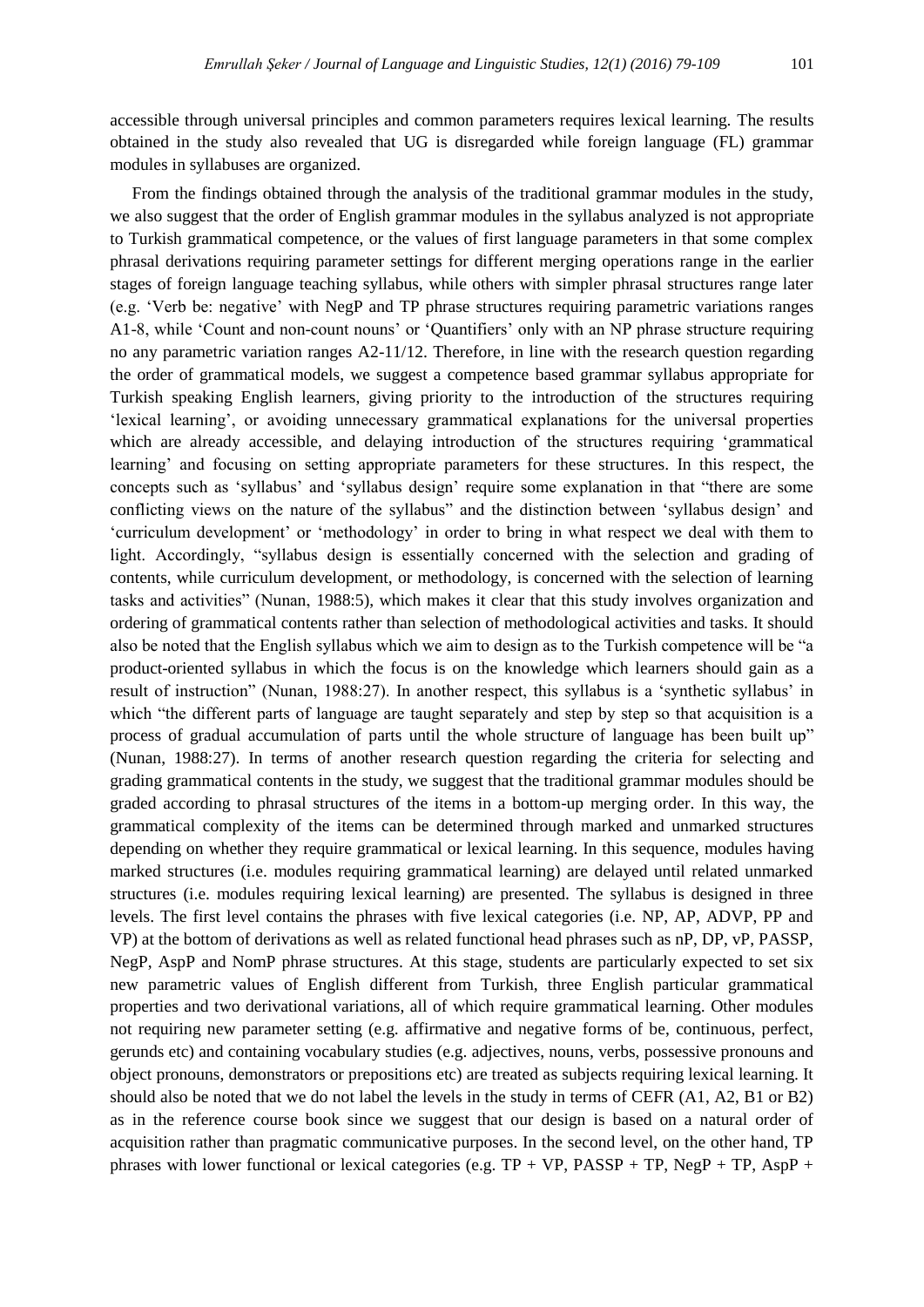TP etc) are sequenced. At this stage, students are particularly expected to set another new parametric value of English different from Turkish except for the parameters studied in the previous modules (e.g. Head Parameter), another English particular grammatical property, and two derivational variations, all of which require grammatical learning. Other modules not requiring parametric variations (e.g. present form of be: am, is, are, present continuous, infinitives, regular past form of verbs, past form of be: was, were, question without auxiliaries etc) and containing vocabulary studies (e.g. irregular past forms of verbs, subject pronouns etc) are treated as subjects requiring lexical learning. In the third level, in addition, CP phrases as the highest phrase structure explaining interrogative and clausal structures are sequenced. At this stage, students are particularly expected to set two more new parametric values for English complementisers different from Turkish except for the parameters studied in the previous modules (e.g. Head Parameter, T parameter etc) and two derivational variations, all of which require grammatical learning. Other modules not requiring new parameter setting but having derivational variations (e.g. relative clauses, noun clauses, reported speech or conditional sentences etc) and containing vocabulary studies (e.g. relative pronouns, interrogative pronouns etc) are treated as subjects requiring lexical learning. It should also be noted that universal principles, common parameters operated in both English and Turkish derivational system and grammatical features causing over or under differentiation are ignored and regarded as lexical learning. In consequence, a Turkish Competence Based Syllabus for the reference grammar modules analyzed in the study is illustrated in Table 19: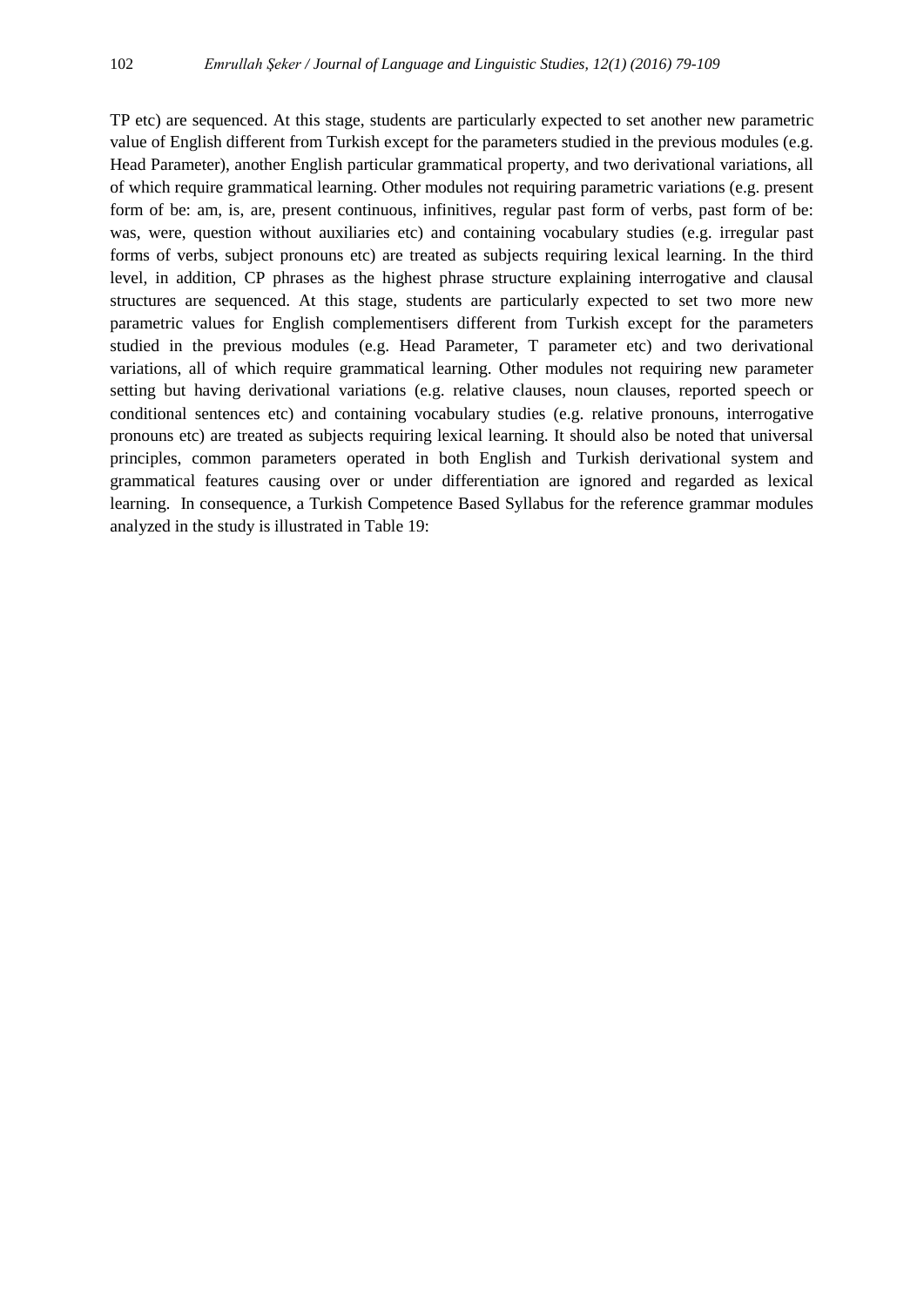|       |                                 |                                            | <b>Table 19.</b> Turkish Competence Based Synabus |                        |
|-------|---------------------------------|--------------------------------------------|---------------------------------------------------|------------------------|
| Order | <b>Grammatical Contents</b>     | Reference<br>Order                         | <b>Grammatical</b><br>Learning                    | <b>Phrasal Modules</b> |
|       |                                 | <b>Level I</b>                             |                                                   |                        |
| 1     | Singular and plural nouns       | $A1-3$                                     | Non-Silent plural $-s^*$                          | NP                     |
| 2     | Count/Non-count nouns           | $A2-11$                                    | $\overline{\phantom{a}}$                          | NP.                    |
| 3     | Quantifiers                     | $A2-12$                                    | $\bar{ }$                                         | NP.                    |
| 4     | Adjectives                      | $A1-7$                                     |                                                   | NP.                    |
| 5     | Demonstrators                   | $A2-1$                                     |                                                   | NP                     |
| 6     | Comparative adjectives          | $A2-13$                                    | $\overline{a}$                                    | AP/ADVP                |
| 7     | Superlative adjectives          | $A2-14$                                    |                                                   | AP/ADVP                |
| 8     | Adverbs of Degree               | $B1-8$                                     |                                                   | <b>AP/ADVP</b>         |
| 9     | Articles                        | $A1-4$                                     | head-first,<br>overt lexical Ds                   | DP                     |
| 10    | Possessive adjectives           | A <sub>1</sub> -5                          | non-Pro-drop subject                              | DP                     |
| 11    | Possessive $-s$                 | A <sub>1</sub> -6                          |                                                   | DP                     |
| 12    | Prepositions of Time and Place  | $A2-5/6$ ,<br>$B1-17$                      | DV                                                | PP                     |
| 13    | Verb phrases                    | $A2-7$                                     |                                                   | VP                     |
| 14    | Adverbs of frequency            | $A1-12$                                    |                                                   | <b>VP</b>              |
| 15    | Adverbs of manner               | $A2-20$                                    | Adjunct last*                                     | <b>VP</b>              |
| 16    | <b>Adverbs of Time</b>          | $B1-2$                                     | $\overline{\phantom{a}}$                          | <b>VP</b>              |
| 17    | Imperatives                     | $A2-2$                                     |                                                   | VP                     |
| 18    | Object pronouns                 | $A1-16$                                    |                                                   | VP                     |
| 19    | Prepositions of movement        | B1-21, A2-3                                | [ACC-Case] after<br>prepositions                  | vP                     |
| 20    | Let's                           | $A2-3$                                     | DV                                                | vP                     |
| 21    | Passive                         | <b>B1-18</b>                               | nominal PASS                                      | <b>PASSP</b>           |
| 22    | Affirmative and negative: be    | $A1-2$                                     |                                                   | NegP                   |
| 23    | Affirmative and negative: verbs | A1-11, A2-2                                | free Neg                                          | NegP                   |
| 24    | Continuous                      | $A2-8/9$ , B <sub>1</sub> -3<br>B1-1, B2-1 | $\frac{1}{2}$                                     | AspP                   |
| 25    | Perfect                         | $A2-17/18$ ,<br>$A2-5$ , $B1-5/7$<br>B1-23 | Inflectional perfective<br>verb form*             | AspP                   |
| 26    | yet, just, already              | $B1-5$                                     |                                                   | $VP + AspP + TP$       |
| 27    | like $+ \dots -$ ing            | $A1-20$                                    |                                                   | $NomP + VP$            |
| 28    | Gerund (verbs $+$ V-ing)        | B1-12                                      |                                                   | $NomP + VP$            |
|       |                                 | Level II                                   |                                                   |                        |
| 1     | Infinitives (verbs $+$ to V)    | B1-11                                      |                                                   | TP                     |
| 2     | Verbs $+$ to $+$ infinitives    | $A2-16$                                    |                                                   | $TP + VP$              |
| 3     | Verb be: am, is, are            | $A1-1/2$                                   |                                                   | TP                     |

**Table 19.** Turkish Competence Based Syllabus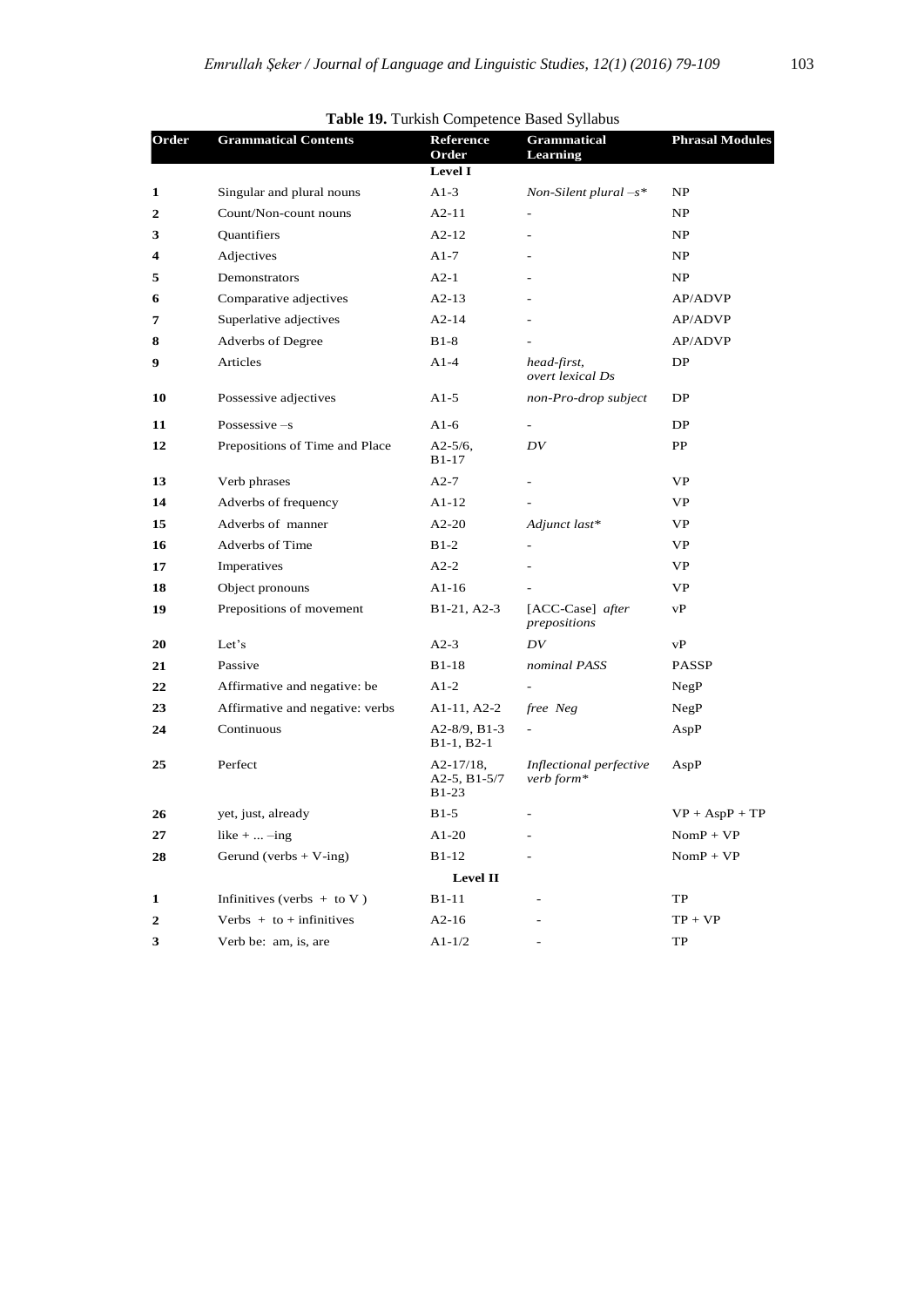| 4  | Present simple:<br>$1/2SgP$ , $1/2PIP$                       | $A1-8$                            |                          | TP               |
|----|--------------------------------------------------------------|-----------------------------------|--------------------------|------------------|
| 5  | 3SgP                                                         | $A1-10$                           |                          | TP               |
| 6  | Subject pronouns                                             | $A1-1$                            |                          | TP               |
| 7  | There is/are                                                 | $A1-18$                           |                          | TP               |
| 8  | Present continuous                                           | $A2-8/9$ , B <sub>1</sub> -3      | Auxiliary insertion*     | $AspP + TP$      |
| 9  | Present continuous (fut.)                                    | $B1-3$                            | ۰                        | $AspP + TP$      |
| 10 | Present simple or<br>present continuous?                     | $A2-9$                            |                          | $AspP + TP$      |
| 11 | Present simple (Negative)<br>Be or do?                       | $A1-2/11$ , $A2-$<br>10           | weak T                   | $NegP + TP$      |
| 12 | <b>Present Perfect</b>                                       | $A2-17/18$ , $A2-$<br>$5, B1-5/7$ |                          | $AspP + TP$      |
| 13 | Past simple: be                                              | $A1-15$                           |                          | TP               |
| 14 | Past Simple: regular                                         | $A1-17$                           |                          | TP               |
| 15 | Past simple: irregular                                       | $A1-16$                           |                          | TP               |
| 16 | Past continuous                                              | $B1-1$                            |                          | $AspP + TP$      |
| 17 | Present perfect<br>or past simple?                           | $A2-24$                           |                          | $AspP + TP$      |
| 18 | Past perfect                                                 | $B1-23$                           | $\blacksquare$           | $AspP + TP$      |
| 19 | Simple Future                                                | $B1-9/10$                         | DV                       | TP               |
| 20 | Simple Future (negative)                                     | $B1-10$                           |                          | NegP-TP          |
| 21 | Can (ability)                                                | $A1-14$                           |                          | TP               |
| 22 | Necessity                                                    | B <sub>1</sub> -13                |                          | TP               |
| 23 | Lack of necessity                                            | B <sub>1</sub> -13                |                          | $NegP + TP$      |
| 24 | Advisability                                                 | $B1-14$                           |                          | TP               |
| 25 | Uncertainty                                                  | <b>B1-20</b>                      |                          | TP               |
| 26 | Modals of deduction                                          | $B2-2$                            |                          | TP               |
| 27 | Past habitual                                                | B <sub>1</sub> -19                |                          | TP               |
| 28 | be going to                                                  | $A1-21$                           | DV                       | $TP + AspP + TP$ |
| 29 | <b>Present Perfect Continuous</b>                            | $B2-1$                            | $\overline{\phantom{0}}$ | $AspP + TP$      |
| 30 | <b>Ouestions</b><br>without auxiliaries                      | B <sub>1</sub> -25                |                          | TP               |
|    |                                                              | <b>Level III</b>                  |                          |                  |
| 1  | Present simple, Past Simple<br>Simple Future (Interrogative) | A1-9, A1-16,<br>$B1-10$           | overt lexical C          | CP.              |
| 2  | Word order in questions                                      | $A1-13, A2-4$                     | [WH] attraction          | CP.              |
| 3  | Reported speech (declarative)                                | B1-24                             | DV                       | CP.              |
| 4  | Reported speech (questions)                                  | $B2-3$                            |                          | CP               |
| 5  | Relative clauses                                             | $B1-4, B2-8$                      |                          | CP.              |
| 6  | Superlatives $($ + ever + present<br>perfect)                | <b>B</b> 1-7                      |                          | CP               |
| 7  | <b>First Conditional</b><br>and future time                  | B1-15                             | DV                       | $\rm CP$         |
| 8  | Second Conditional                                           | B1-16                             |                          | CP               |
| 9  | <b>Third Conditional</b>                                     | $B2-4$                            |                          | CP               |
| 10 | Conjunctions (Connectors)                                    | $B1-2$                            |                          | $\&P$            |

**\* :** Language particular grammatical properties

**DV:** Derivational Variation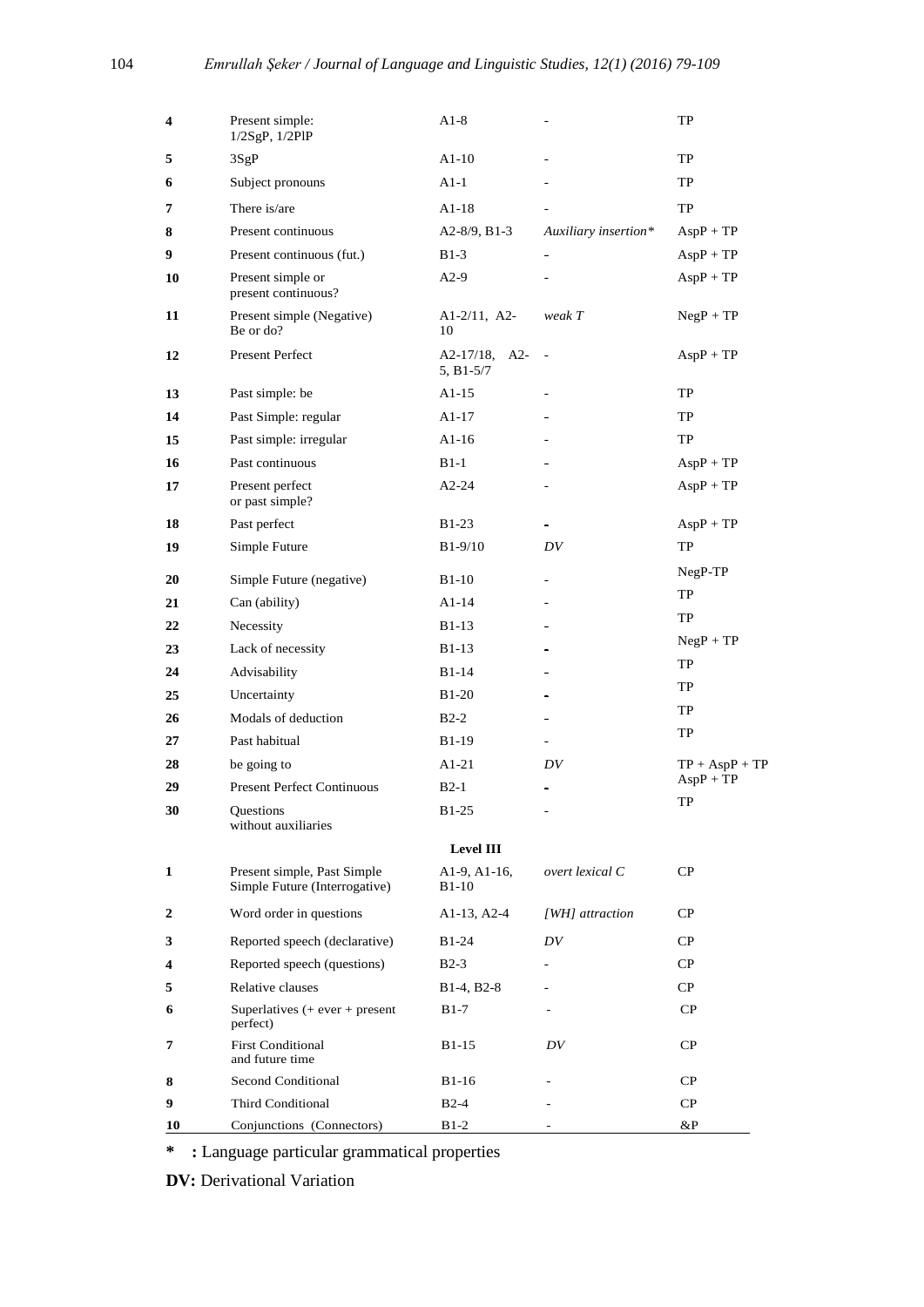From Table 19, it is understood that if communicative needs were given priority in foreign (or second) language acquisition, then the necessary linguistic knowledge to derive target language would not be parallel to the L1 competence of the learner. For example, interrogative or negative structures of *verb be (am, is, are) and pronouns* which rank A1-2 or A1-9 in reference grammar order would rank I-22 or III-1 (i.e. twenty second lesson in Level I and first lesson in Level III) in our competence based syllabus. In this case, the piece of knowledge presented here would not be more than a rule to be memorized and practiced through mechanical exercises. However, the order of phrasal modules suggested in our study is assumed to provide an easy start which benefits from or activates the innate grammatical knowledge of Turkish speaking learners of English. In other words, assuming that learners have their own 'inbuilt syllabus' (i.e. setting parameters in a bottom-up phrasal order), it may be suggested that the teaching syllabus should reflect this order" (Nunan, 1988:33). In consequence, this synthetic syllabus is a structurally-graded syllabus the grammatical complexity of which is determined through grammatical and lexical learning criteria, introducing one new parametric value or grammatical property at a time in a bottom-up phrasal order and requiring mastery of that item before moving on to the next upper phrasal structure.

# **6. Conclusions**

English grammar modules in current formal syllabuses in Turkey is appropriate to the parametric variations set for English and Turkish and in what order the target reference grammatical structures should be introduced, initially, traditional grammar modules were analyzed in terms of their derivational properties in order to identify universal grammar modules common for all natural languages. In this context, based on Şeker (2015), necessary phrasal structures used to generate these sample derivations for each reference grammar module were identified. In this way, traditional language specific grammar modules could be defined through universal phrasal modules. Next, one being the target language (i.e. English) and the other reference language (i.e. Turkish), bilingual derivations were described through nine parametric variations identified in earlier studies in order to identify what is to be "lexically learned" and what is to be "taught" by a learner who has competence in Turkish grammar. During these analyses, it was also found that some variations between these languages were not resulted from differences in parameters but rather from differences in phrase roots. That is, while the same semantic content or communicational message is derived by an XP in one language, it may be derived by a YP in another, which we described as 'derivational variation' between languages in this study. In addition, the proportion of partial access between English and Turkish languages and indirectly the proportion of grammatical learning for the grammar modules analyzed could be determined by concrete data. Accordingly, from the analyses of traditional grammar modules in terms of phrasal structures and parametric variations, it was found that of the total 63 grammar modules, 44 of them are unmarked, thus requiring lexical learning, whereas 19 of them are marked which require grammatical learning. Accordingly, while the frequency of the marked structures was found 31%, the frequency of the unmarked structures was 69%, which also means grammatical learning constitutes only about 31% of total 63 traditional English grammar modules. According to the results of analyses through parametric variations between two languages and theories such as accessibility, markedness, over and under differentiation, a Turkish competence based English syllabus in which traditional grammar modules are sequenced in terms of phrasal modules in a bottom-up merging order, related grammar modules are sequenced within each phrasal derivation and modules having marked structures are delayed until related unmarked structures are presented was designed. These results allowed us to conclude (i) that UG may still be accessible for language learners if target grammatical structures are sequenced in a bottom-up phrasal order in conformity with the L1 competence, (ii) that grammatical and lexical learning may be suggested as other criteria for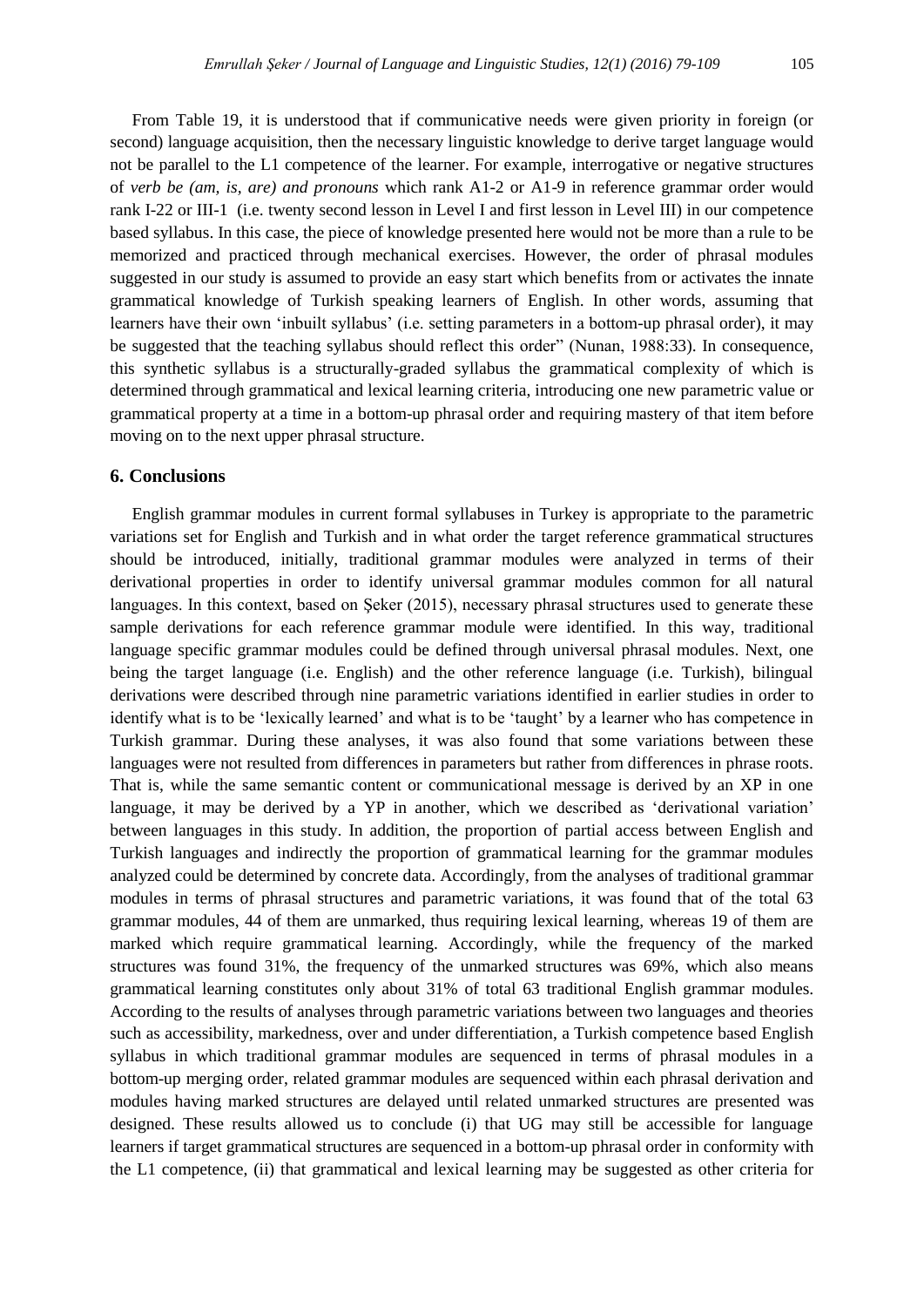selecting and grading grammatical contents in a foreign language syllabus, and (iii) that a language specific first language competence based syllabus may be designed for foreign language learners of every language. Of course, following such a syllabus may require genuine teaching techniques such as binary merging exercises and course books which are prepared for students speaking a specific first language and based on this specific grammatical competence. Therefore, this study which is based on acquisitional theories of UG tries to improve a new syllabus designed as to the parametric variations set between English and Turkish in earlier studies needs a further applied research on L2 learners in order to be tested for efficiency and productivity, which may lead to a minimalist and economic approach to language teaching.

# **References**

- Bley-Vroman, R.W. (1989). The logical problem of second language learning. In: V.J. Cook & M. Newson (1996) .*Chomsky's Universal Grammar*. Oxford: Blackwell Publishers Ltd.
- Brown, D.H. (2000). *Principles of Language Learning and Teaching,* 4th ed. New York: Addison Wesley Longman.
- Bulut, T. (1996). *The availability of Universal Grammar to adult Turkish learners of English: Parameter resetting.* Unpublished PhD thesis. Adana: Çukurova University.
- Can, C. (2000). Türk yetişkinlerin İngilizceyi ikinci dil olarak edinimlerinde sözdizimi: ED"ye erişim savlarının sınanması. *XIV Dilbilim Kurultayı Bildirileri*. Adana: Çukurova Üniversitesi Yayınları. 171-80.
- Chomsky, N. (1981a). *Lectures on Government and Binding*. Dordrecht: Foris.
- Chomsky, N. (1981b). Principles and parameters in syntactic theory. In: Hornstein, N. & Lightfoot, D. eds. *Explanations in linguistics*, London: Longman.
- Cook, V. J. (1985). Chomsky"s Universal Grammar and second language learning. *Applied Linguistics.*6.1-18.
- Cook, V. J. (1993). *Linguistics and Second Language Acquisition*. Basingstoke: Macmillan.
- Cook, V. J. (2001). *Second Language Learning and Second Language Teaching*. 3<sup>rd</sup>ed. Arnold, London: Arnold.
- Cook, V. J. & Newson, M. (1996). *Chomsky's universal grammar: an introduction*, Oxford: Blackwell.
- Cummins, J., Swain M., Nakajima, K., Handscombe, J., Green D., & Tran, C. (1984). Linguistic interdependence among Japanese and Vietnamese immigrant students. In: Rivera, C. *Communicative Competence Approaches to Language Proficiency Assessment: Research and Application*, Clevedon: Multilingual Matters. 60-81.
- Dörnyei, Z. (2007). *Research Methods in Applied Linguistics*. Madrid: Oxford University Press.
- Eckman, F. (1977). Markedness and the contrastive analysis hypothesis. *Language Learning.* 27. 315 – 330.
- Ellidokuzoğlu, H. (1994). *Parameter setting in second language syntax: The case of Turkish learners of English.* Published Doctorate Dissertation. Istanbul: Boğaziçi University.
- Ellis, R. (2008). *The Study of Second Language Acquisition.* New York: Oxford University Press.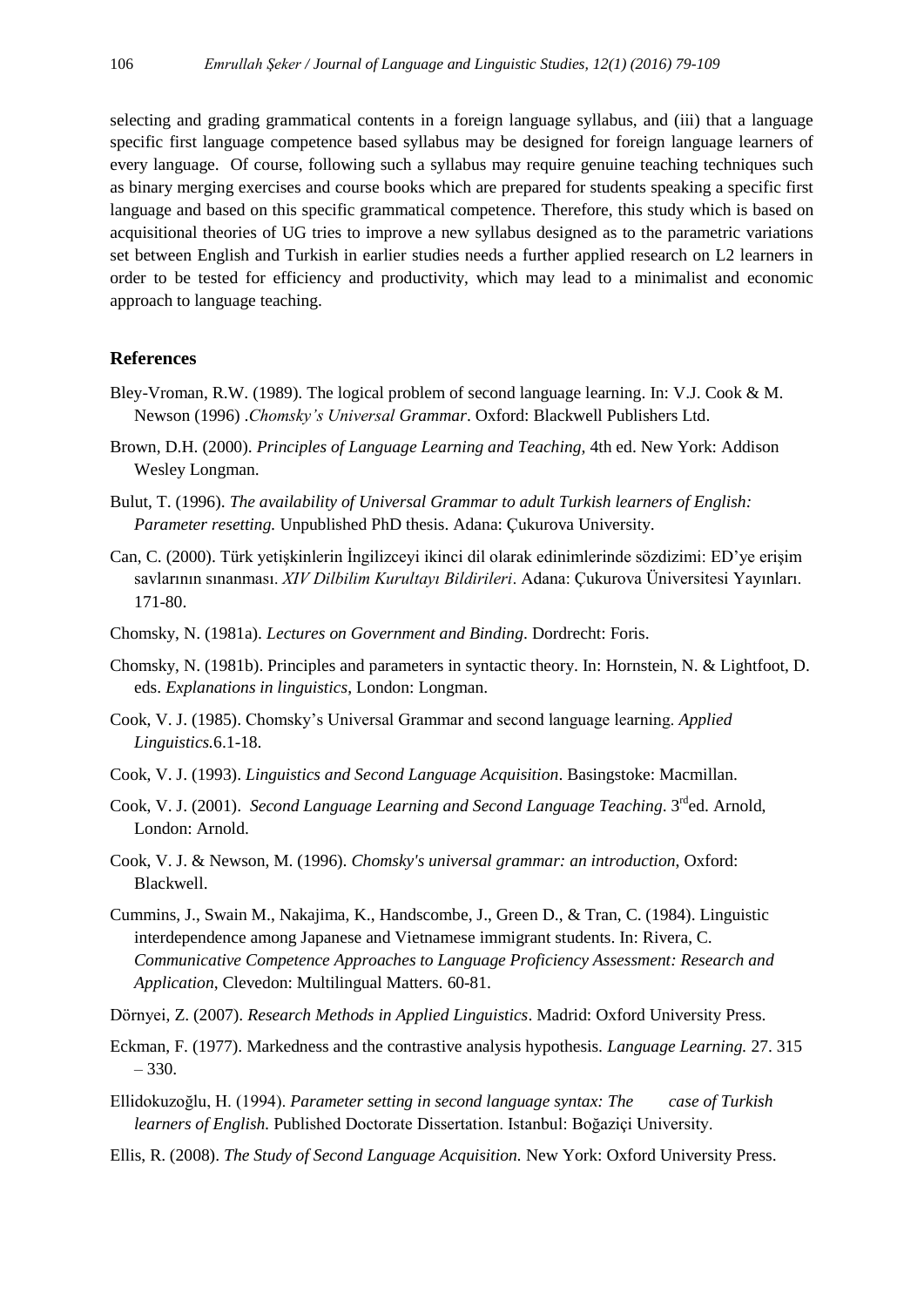- Eng, W. B., & Muftah, M. Y. A. (2011). English Verb Movement Parameter in the inter language of L1 Arabic Speakers, *The Linguistics Journal*, 5.1, 125-168.
- Epstein, S., Flynn, S. & Martohardjono, G. (1996). Second language acquisition: theoretical and experimental issues in contemporary research. *Brain and Behavioural Sciences.* 19. 677-758.
- Erk-Emeksiz, Z. (2001). Do adult second language learners have Access to UG? . In: Aydın, Ö. İkinci Dil Ediniminde Evrensel Dilbilgisine Erişim. *Dilbilim ve Uygulamaları Dergisi.* 2. 11-30.
- Felix, S.W. (1978). Some differences between first and second language acquisition. In: Cook, V.J. & Newson, M. *Chomsky's Universal Grammar*. Oxford: Blackwell Publishers.
- Flynn, S.(1987). *A Parameter-Setting Model of L2 Acquisition.* Dordrecht: Reidel.
- Hawkins, R. & Chan, C. (1997). The partial availability of Universal Grammar in second language acquisition: the "failed features" hypothesis. *Second Language Research.* 13. 187-226.
- Johnson, M. (2004). *A Philosophy of Second Language Acquisition.* London: Yale University Press.
- Kara, M. (2010). Gazi Üniversitesi TÖMER öğrencilerinin Türkçe öğrenirken karşılaştıkları sorunlar ve bunların çözümüne yönelik öneriler. *Gazi Üniversitesi Türk Eğitim Bilimleri Dergisi.* Yaz. 8.3.
- Keenan, E. L. (1972). On Semantically Based Grammar. *Linguistic Inquiry.* 3. 413-461.
- Krashen, S. D. (1987). *Principles and Practice in Second Language Acquisition*. New York: Prentice Hall.
- Larsen-Freeman, D. (1975). The acquisition of grammatical morphemes by adult ESL students. *TESOL Quarterly. 9.* 409-419.
- Nicol, J. & Greth, D. (2003). Production of subject-verb agreement in Spanish as a second language. *Experimental Psychology. 50 (3*). 196-203.
- Nunan, D. (1988). *Syllabus Design*. Oxford: Oxford University Press.
- Oxenden, C. & Latham-Koenig, C. (2009). *New English File (Beginner)*. Oxford: Oxford University Press.
- Oxenden, C. & Latham-Koenig, C. (2012). *New English File (Pre-Intermediate)*.Oxford: Oxford University Press.
- Oxenden, C. & Latham-Koenig, C. (2012). *New English File (Intermediate)*.Oxford: Oxford University Press.
- Oxenden, C. & Latham-Koenig, C. (2013). *New English File (Upper-Intermediate)*. Oxford: Oxford University Press.
- Radford, A. (2004). *Minimalist syntax: Exploring the structure of English.* Cambridge: Cambridge University Press.
- Schachter, J. (1988). Second Language Acquisition and its relationship to Universal Grammar. *Applied Linguistics.* 9(3). 219-235.
- Schwartz, B. & Sprouse, R. A. (1996). L2 cognitive states and the full transfer/full access model. *Second Language Research.* 12. 40-72.
- Şeker, E. (2010). *Communicative Approach as an English Language Teaching Method: Van Atatürk Anatolian High School Sample*. Unpublished M.A. thesis, Van: Yüzüncü Yıl University.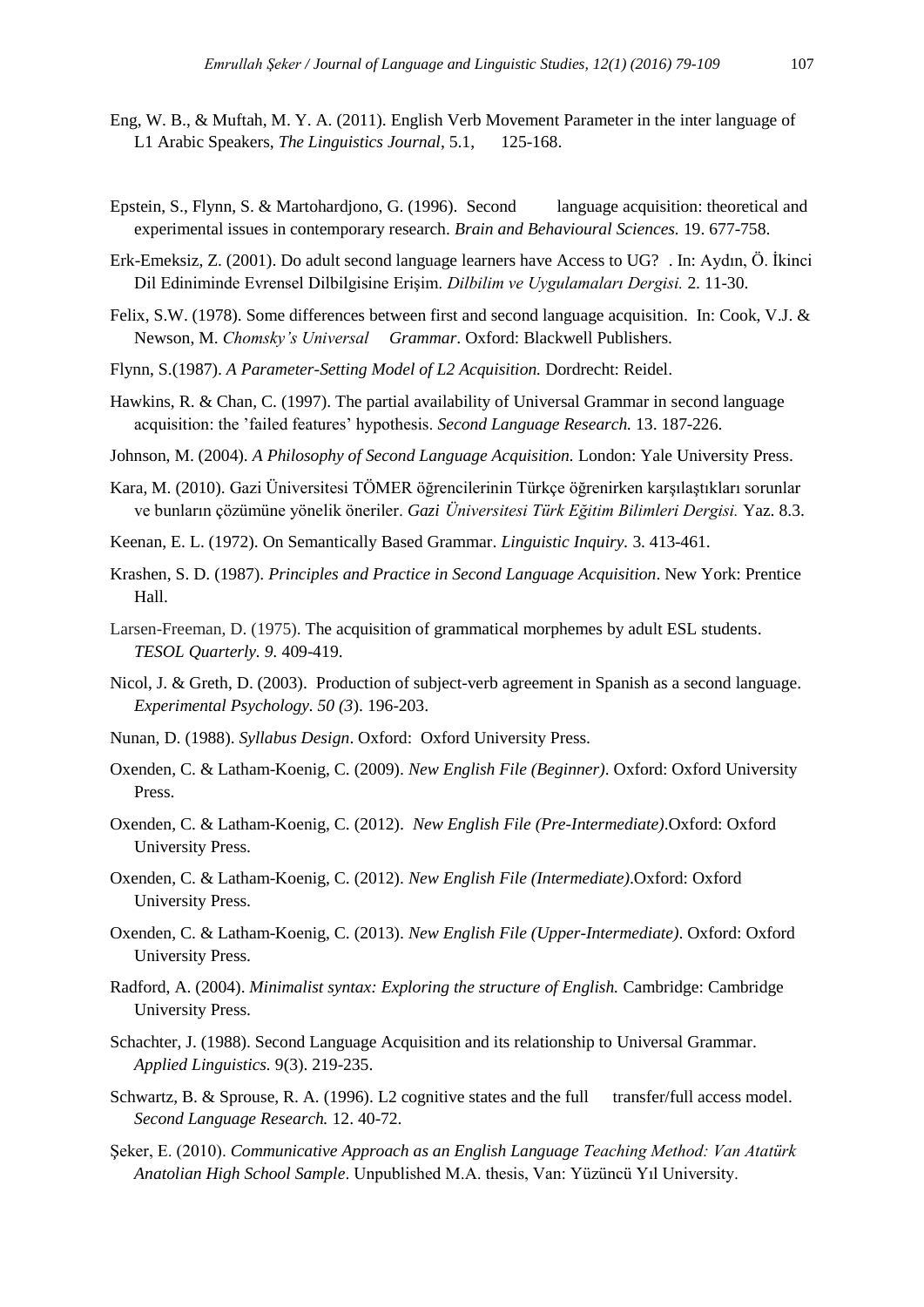- Şeker, E. (2015a). *A Minimalist Approach to Analyzing Phrase Structures through Universal Principles and Parameters to Identify Parametric Variations Between English and Turkish Languages.* Unpublished PhD thesis. Van: Yüzüncü Yıl University.
- Seker, E. (2015b). Categorization And Syntactical Analysis of Nominalizers In Turkish: A Minimalist Approach /Türkçedeki Adlaştırıcıların Sınıflandırılması ve Sözdizimsel Çözümlemesi: Minimalist Bir Yaklaşım, *Turkish Studies.* 10 (12). 981-998.
- White, L. (2003). *Second Language Acquisition and Universal Grammar.* Cambridge: Cambridge University Press.

# Evrensel Dilbilgisine Erişim Bağlamında Anadili Türkçe Olan ve İngilizceyi Yabancı Dil Olarak Öğrenenler İçin Edinç Temelli İzlence Tasarımı

# **Öz**

Bu çalışma Türkçe konuşan öğrenciler için İngilizce dilbilgisinin Evrensel Dilbilgisine erişebilirliği sağlayacak şekilde sunulması durumunda İngilizce dilbilgisi öğrenmenin daha basit ve kolay bir şekilde gerçekleşeceği varsayımına dayanan ve anadili Türkçe olan İngilizce öğrencileri için bir İngilizce dilbilgisi izlencesi tasarlamayı amaçlamaktadır. Bu çalışmada öncelikle güvenilir ve geçerli bir İngilizce dil öğretimi kaynak ders kitabında sunulan geleneksel dilbilgisi konularının önemli bir kısmı Türkçe ve İngilizce dilleri arasında belirlenen belli sayıdaki değiştirgenler bağlamında çözümlenerek bu konu içeriklerinin ne kadarının anadil edinci ile erişilebilir olduğu tespit edilmeye çalışılmıştır. Daha sonra buradan elde edilen sonuçlar bir yabancıl dil öğrenim izlencesi geliştirmek için kullanılmış ve buna göre Türkçe konuşan İngilizce öğrencileri için bir öğrenim sıradüzeni önerilmiştir. Geleneksel dilbilgisi konuları öncelikle öbek yapılarına göre sınıflandırılmış ardından birbirine karşılık gelen örnek Türkçe ve İngilizce yapılar değiştirgensel farklılıklar dikkate alınarak incelenmiştir. Sonuç olarak, değiştirgensel farklılıklar ve dile özgü dilbilgisel özellikler dikkate alınarak edinç temelli bir İngilizce dilbilgisi izlencesi önerilmiştir. Bu çalışmada yabancı dilbilgisi öğretiminde doğal bir dil türetme düzeni takip edilerek gereksiz dilbilgisi açıklamalarından kurtulmayı sağlayacak ve anadili Türkçe olan İngilizce öğrencilerinin kendi Türkçe dilbilgisi edinçleri yoluyla İngilizce dilbilgisi öğrenmelerine kolay bir erişim sağlayacak bir izlence tasarlamayı amaçlamaktayım.

*Anahtar sözcükler*: İngilizce; izlence; erişilebilirlik; edinç; Evrensel Dilbilgisi